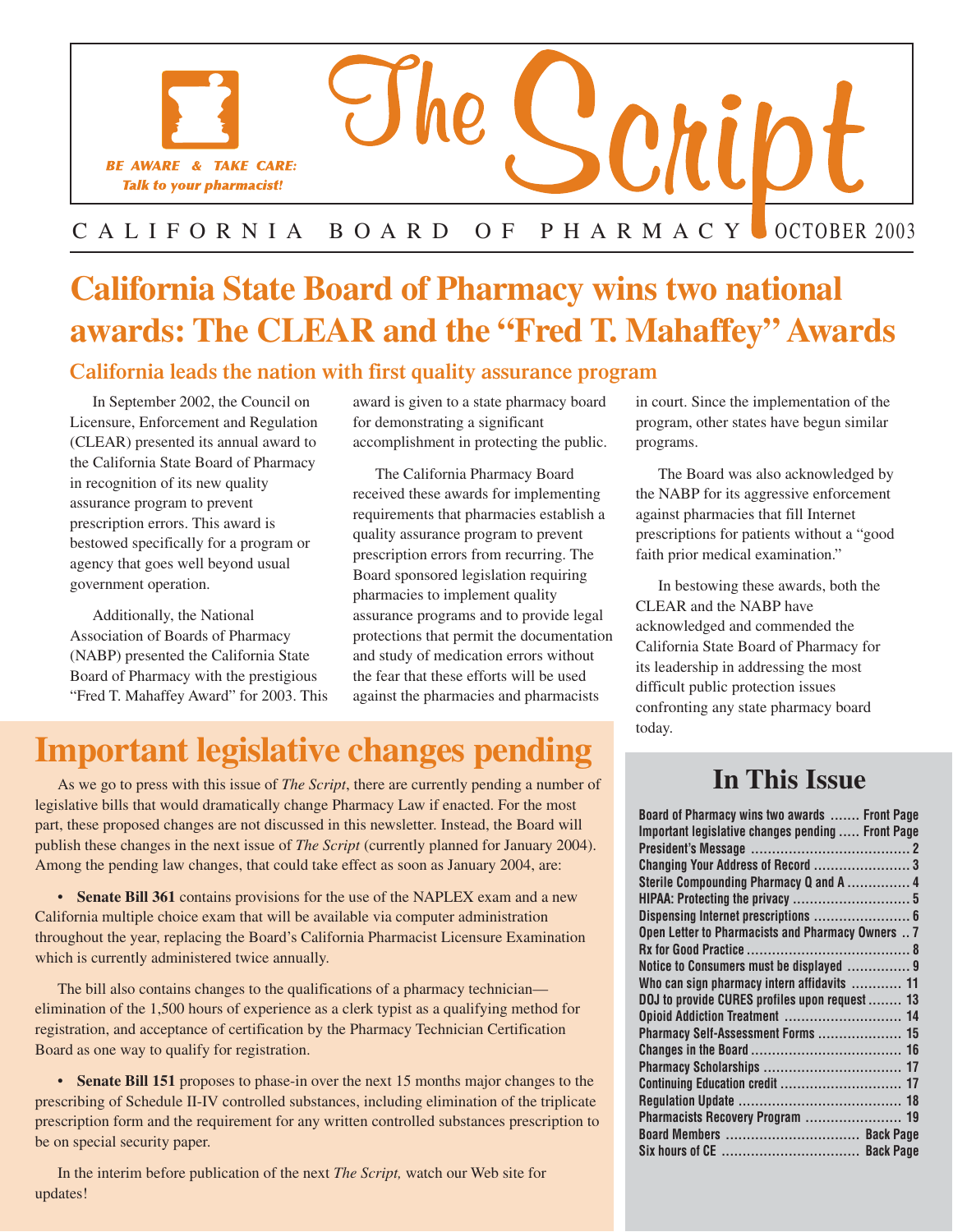

I am delighted to update you regarding Board activities since the last issue of *The Script*. Besides dealing with such thorny issues as the budget shortfall and changes in pharmacy practice and drug delivery, the Board has represented our state at the national level, initiated a robust outreach program, and worked with state government to improve the licensing of pharmacists. The Board is blessed to have a strong staff and executive officer to support its efforts toward progress.

### **The National Association of Boards of Pharmacy Fred T. Mahaffey Award**

The California Board of Pharmacy was honored at the NABP annual meeting in Philadelphia in May by being the recipient of the 2003 Fred T. Mahaffey Award. This is the premier award given by the NABP, which recognizes the activities, programs and accomplishment of a pharmacy board over the past year. This award is given to only one board each year. It is especially unusual for the California board to win the award because California is an associate member of the NABP, not a full member.

### **Board Outreach Program**

The state government's budget challenges have forced the Board to eliminate the inquiry service provided by

# **President's Message**

#### **By John D. Jones, R.Ph. President, Board of Pharmacy**

on-call pharmacy inspectors. Although many pharmacists found it useful to call the Board and speak directly to an inspector, the Board was compelled to redirect its inspector resources to core protection activities such as the timely investigation and resolution of consumer complaints and inspections.

The Board, understanding that its licensees want an opportunity to ask questions of their regulator, has established an outreach program for that purpose. The program is an effort to educate licensees about the Board, to review new pharmacy laws and regulations, and to discuss the perspective of the pharmacy board inspectors as they perform their enforcement duties. It not only provides an opportunity for pharmacists and other licensees to ask questions in a comfortable environment, **but also awards up to two hours of continuing education credit.** So far, the Board has presented programs at the CPhA Outlook program in Anaheim and at venues sponsored by local chapters of the CPhA and CSHP in San Diego, Garden Grove, Long Beach, Santa Rosa and Santa Barbara. The Board will consider requests from California pharmacy organizations of all types if significant attendance can be assured. Interested parties may send a written request describing the hosting organization and requested date and time, or contact Patricia Harris at (916) 445-5014.

### **Sunset Review Legislation and the NAPLEX**

Legislation to implement the recommendations of the Joint Legislative Committee on Sunset Review [SB 361 (Figueroa)] is moving through the California Legislature. The more significant committee provisions are:

- (1) Continue the licensing and regulation of the pharmacy profession and maintain a board structure—provisions in the bill will extend the Board's sunset date four years;
- (2) Add two public board members;
- (3) Adopt the NAPLEX;
- (4) Eliminate a requirement that all Board inspectors must be pharmacists—the Board currently uses non-pharmacist staff to perform certain investigative duties. The statutory language of section 4008 of the Business & Professions Code requires Board inspectors performing specific duties to be pharmacists. This provision will be deleted by the bill.
- (5) Change registration and program requirements for pharmacy technicians to conform with changes by the Board last year specifically to:
	- a. Accept the Pharmacy Technician Certification Board certification as one means to qualify for pharmacy technician registration;
	- b. Accept only the associate degree in pharmacy technology and eliminate other associate degrees;

*See President's Message— Page 10* 

# **www.pharmacy.ca.gov**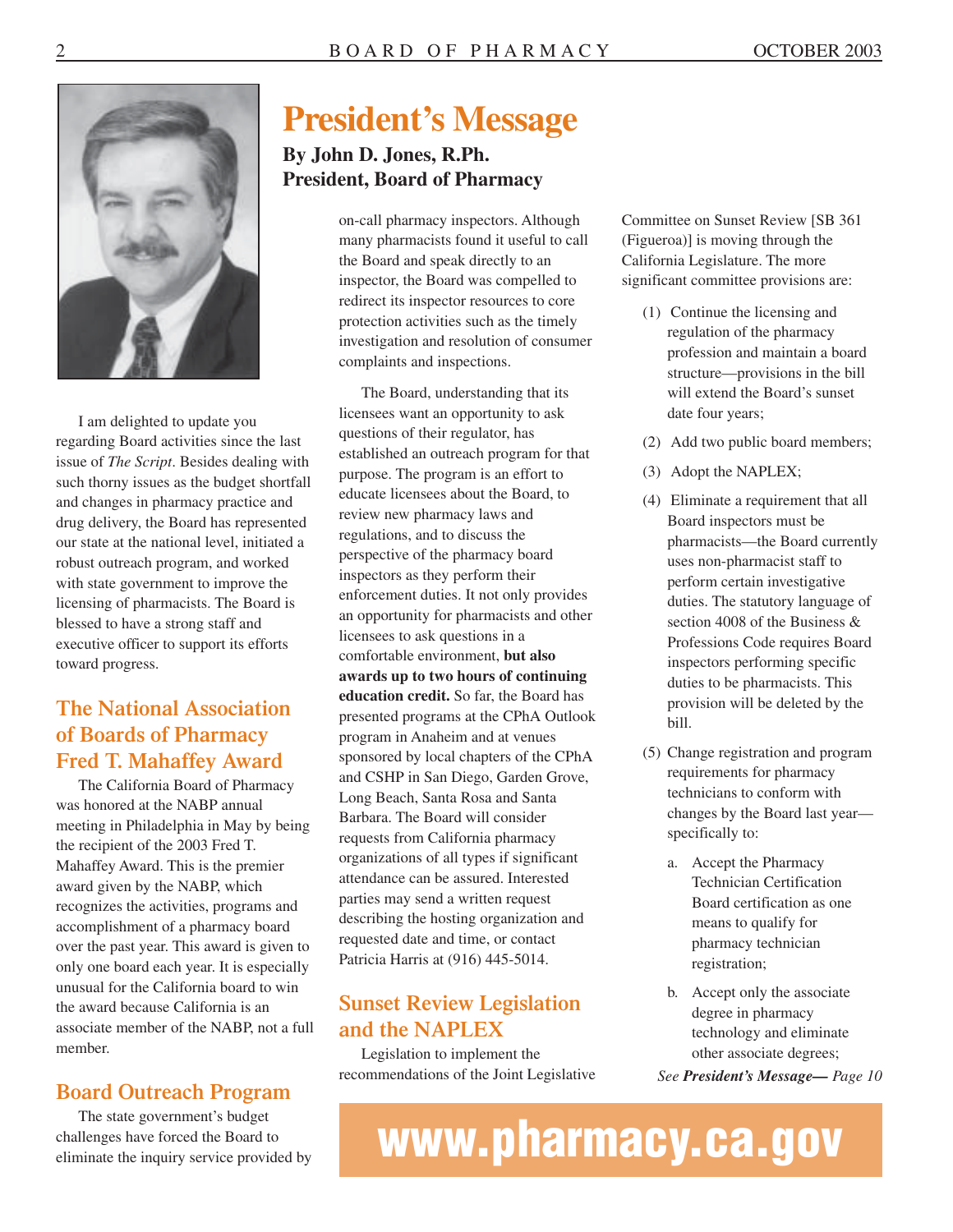### **Licensees' address of record go online December 1, 2003**

**IMPORTANT NOTE**: A licensee's address of record is the address to which all licenses, permits, license renewal notifications, newsletters, other publications, and correspondence from the Board is mailed. Such addresses are considered public information and is released to those who request it. Your address of record is the address printed on your license, unless you have subsequently notified the Board of a change in your address after the license was mailed to you.

All Board licensees' addresses of record will become available to the public on the Board's Web site on December 1, 2003. This is the same information provided online by other health profession (physicians, dentists, therapists) regulatory boards, pursuant to the Information Practices Act (Civil Code section 1798 et seq.) and the Public Records Act (Government Code section 6250 et seq.).

# **Changing Your Address of Record**

If your address of record with the Board is your residence address, and you don't wish it to be available to the public on the Board's Web site, you may change it by providing the Board with a post office box number or a personal mailbox (PMB). **However, if you change your address of record to a box number, you must also provide your residence address, which will not be available to the public.** 

If you list your business address as your address of record, remember that all mailings from the Board will go to that address. For some individuals, relying on a business address for licensee renewal notifications, licenses, and other mailings from the Board may be problematic, especially for receiving personal mail. For example, if you are employed in a large hospital complex with several pharmacies, opportunities for lost mail could exist. Also, using a business address would require you to change your address of record with the Board every time you change your place of employment.

To change your address of record, please complete and fax the following form to (916) 327-6308 or mail to the Board of Pharmacy, 400 R Street, Suite 4070, Sacramento CA 95814-6237.

| <b>CHANGE OF ADDRESS</b>                                                                                          |                                                                                   |  |
|-------------------------------------------------------------------------------------------------------------------|-----------------------------------------------------------------------------------|--|
| (Please print)                                                                                                    |                                                                                   |  |
|                                                                                                                   |                                                                                   |  |
|                                                                                                                   |                                                                                   |  |
|                                                                                                                   |                                                                                   |  |
|                                                                                                                   |                                                                                   |  |
|                                                                                                                   |                                                                                   |  |
|                                                                                                                   |                                                                                   |  |
|                                                                                                                   | ,我们也不能会有什么。""我们的人,我们也不能会有什么?""我们的人,我们也不能会有什么?""我们的人,我们也不能会有什么?""我们的人,我们也不能会有什么?"" |  |
|                                                                                                                   |                                                                                   |  |
| <b>Address of Record</b>                                                                                          |                                                                                   |  |
| <b>New</b>                                                                                                        |                                                                                   |  |
|                                                                                                                   |                                                                                   |  |
|                                                                                                                   |                                                                                   |  |
|                                                                                                                   |                                                                                   |  |
| Note: If the new address of record is a PO box, PMB, or a business address, please enter residence address below. |                                                                                   |  |
| Your address of record will not be changed if no current residence address is entered.                            |                                                                                   |  |
|                                                                                                                   |                                                                                   |  |
| <b>Residence Address</b>                                                                                          |                                                                                   |  |
| Address:                                                                                                          |                                                                                   |  |
|                                                                                                                   |                                                                                   |  |
|                                                                                                                   | ,我们也不会有什么。""我们的人,我们也不会有什么?""我们的人,我们也不会有什么?""我们的人,我们也不会有什么?""我们的人,我们也不会有什么?""我们的人  |  |
|                                                                                                                   |                                                                                   |  |
|                                                                                                                   |                                                                                   |  |
|                                                                                                                   |                                                                                   |  |
|                                                                                                                   |                                                                                   |  |
|                                                                                                                   |                                                                                   |  |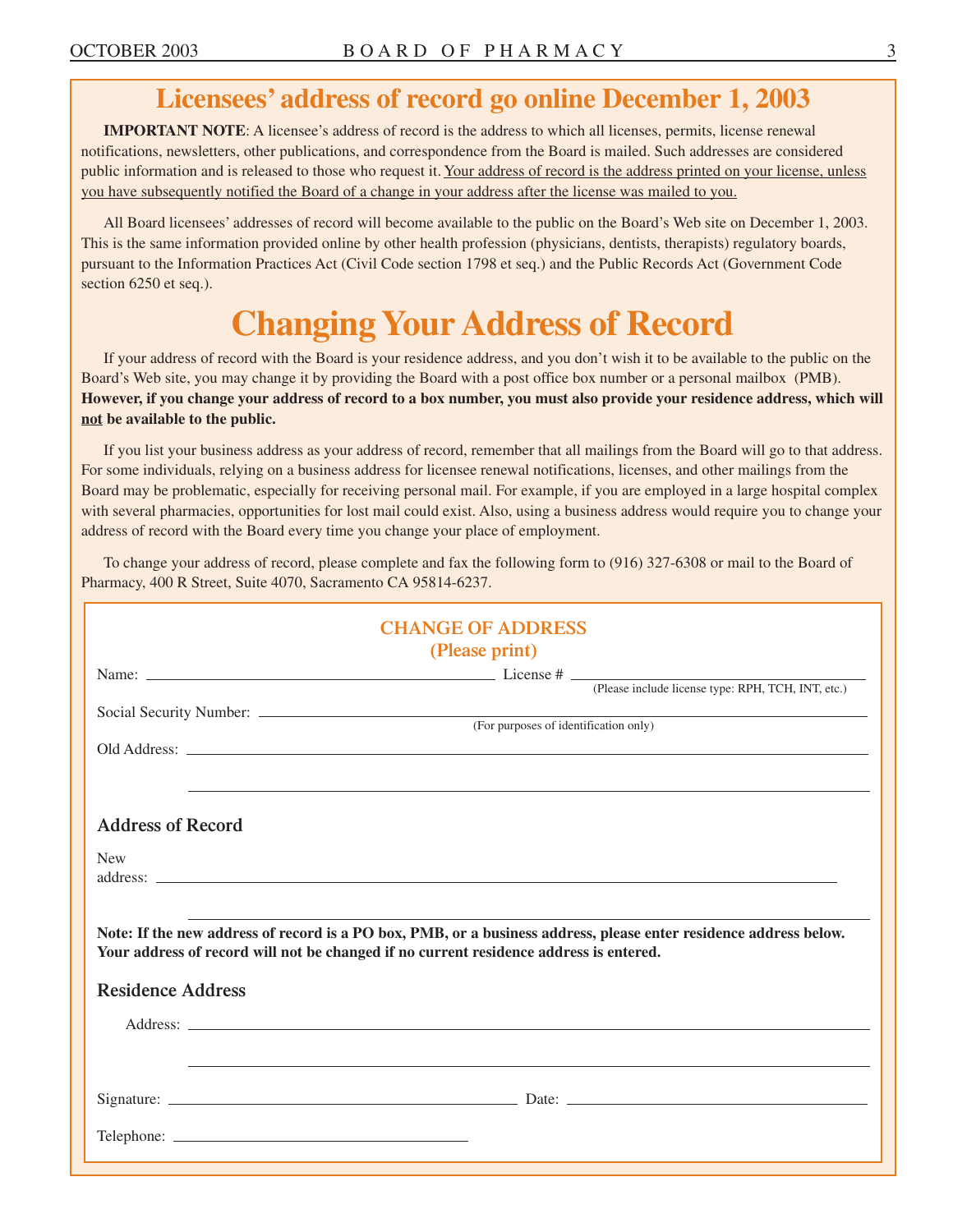# **Sterile Compounding Pharmacy Questions and Answers**

#### **Background**

Effective July 1, 2003, a pharmacy may not compound injectable sterile drug products in California unless:

- 1. The pharmacy is also specially licensed with the Board as a sterile compounding pharmacy, OR
- 2. The pharmacy has a current accreditation from the Joint Commission on Accreditation of Healthcare Organizations (JCAHO), the Accreditation Commission on Healthcare (ACHC), or the Community Health Accreditation Program (CHAP).

Nevertheless, all pharmacies that compound injectable sterile drug products (whether separately licensed by the Board as a compounding pharmacy) must follow Board regulations for sterile compounding. These regulations are found in Title 16, California Code of Regulations (CCR) as Article 7, beginning with section 1751. Additionally, the Board is promulgating revised regulations for compounding injectable sterile drugs products. These regulations are expected to take effect in 2005.

If a nonresident pharmacy is shipping injectable drug products into California, this pharmacy must:

- 1. Be licensed as a nonresident pharmacy (application form 17A-57)
- 2. Comply with Board regulations for sterile drug compounding, AND
- 3. Be separately licensed with the Board to compound injectable sterile drug products unless the pharmacy is licensed as a hospital, home health agency or skilled nursing facility AND possesses current accreditation from the JCAHO, ACHC or CHAP.

A separate application form for nonresident pharmacies compounding injectable sterile drug products is required (except for those identified in #3 above). This application (form 17A-50) and the form described in # 1 above may be downloaded from the Board's Web site, *[www.pharmacy.ca.gov.](www.pharmacy.ca.gov)* 

### **Questions and Answers**

**QWho is required to possess a sterile compounding pharmacy license?** 

**A**Pharmacies that combine/<br>compound any products from sterile or non-sterile sources for injection. The pharmacy must be separately licensed before performing these duties (unless it possesses current JCAHO, ACHC or CHAP accreditation).

**QTo whom will the sterile compounding license be issued?**  The compounding license will be **issued to a licensed pharmacy** owner. The compounding license is a separate license, and both licenses must be issued to the same location. This is required whether the pharmacy is located in California or elsewhere in the US.

### **QDoes a hospital pharmacy have to possess a sterile compounding pharmacy license?**

**A**Yes, unless the hospital pharmacy is accredited by JCAHO, ACHC or CHAP. Hospital and community pharmacies that are accredited by these organizations do not have to be specially licensed with the Board as a sterile compounding pharmacy. However; regardless of whether specially licensed or not, any hospital or community pharmacy compounding injectable sterile products must comply with Board regulations.

**QCan a pharmacy that only occasionally compounds injectable sterile medications pursuant to a prescriber's order do so without** 

**being separately licensed as a compounding pharmacy or meeting all the regulation requirements?** 

No. Even if only one injectable<br>sterile drug product for one patient is compounded in any year, the pharmacy first must be either licensed by the Board as a compounding pharmacy or accredited by JCAHO, ACHC or CHAP AND comply with regulation requirements beginning with CCR 1751.

#### For how long is the license **issued?**

**A**One year. However, the initial license will be issued so that it expires on the same date as the regular pharmacy license at the same location, so the initial license may be issued for less than one year. After the first renewal, both licenses will expire annually.

#### Is an inspection required for **renewal of the sterile compounding license?**

Yes, an inspection is required before the issuance or renewal of any sterile compounding license for a pharmacy in California. For California pharmacies that are accredited by JCAHO, ACHC or CHAP, no separate inspection is required (because no separate compounding pharmacy license is mandated). However, the Board will review compounding procedures and compliance during routine inspections.

For pharmacies located outside California, the Board requires an inspection report from the accrediting agency for the nonresident pharmacy or from the pharmacy board in the state where the pharmacy is located to issue or renew the nonresident sterile compounding pharmacy license. This inspection report must document the pharmacy's compliance with Board requirements.

*See Sterile Compounding... Page 12*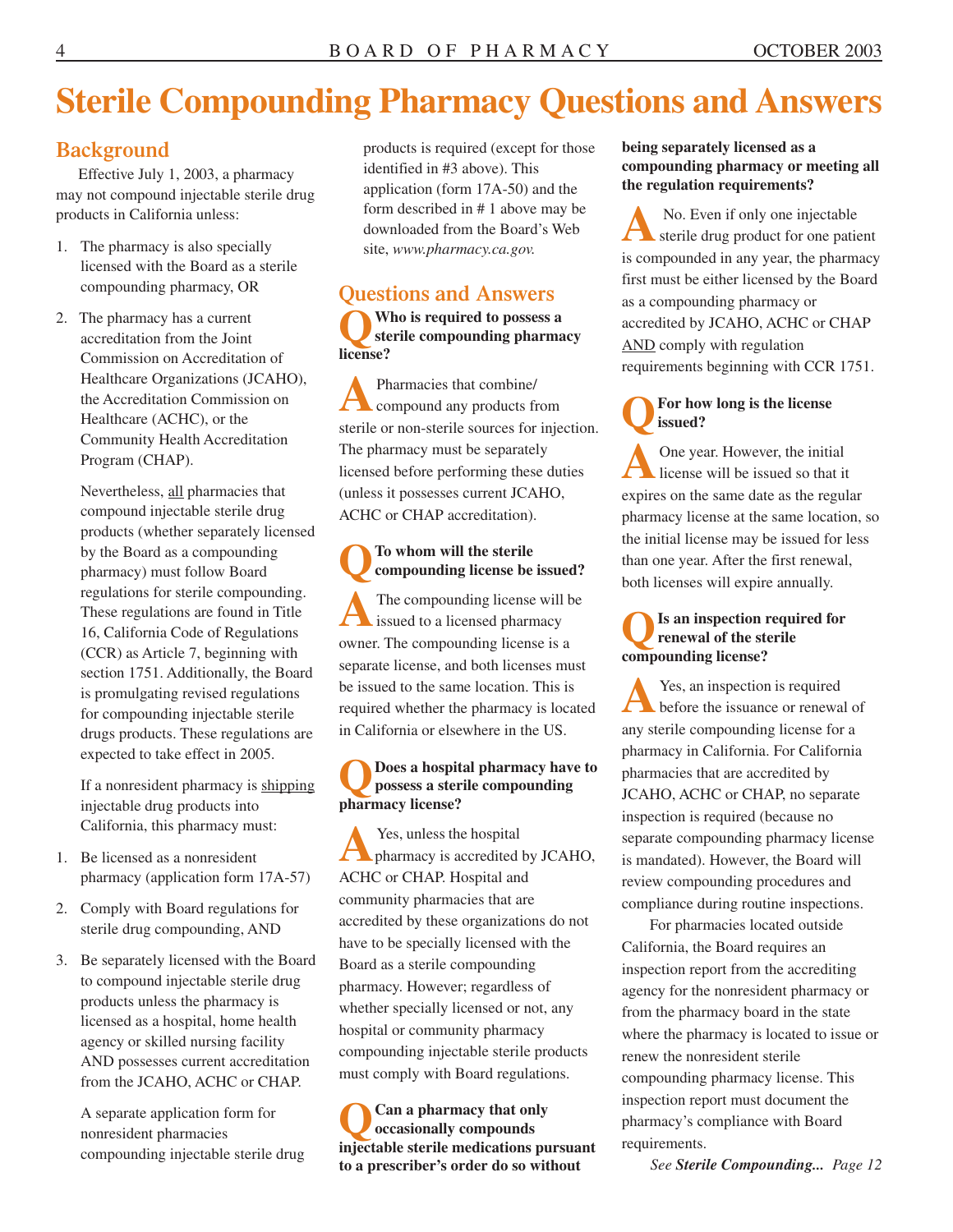## **HIPAA: Protecting the privacy of patients' medical records**

Longstanding California state law and new federal regulations provide rights to patients to protect the privacy of their medical records. The federal authority on health information privacy arises from the Health Insurance Portability and Accountability Act of 1996 (HIPAA), Standards for Privacy of Individually Identifiable Health Information. Several California laws protect health information privacy, including the Confidentiality of Medical Records Act, the Patient Access to Health Records Act, the Insurance Information and Privacy Protection Act, and the Information Practices Act. All laws referenced here may be found on the Office of Privacy Protection's Web site at *[www.privacy.ca.gov/laws.htm.](www.privacy.ca.gov/laws.htm)* 

To protect patients' medical information, HIPAA imposes several requirements on healthcare providers:

- 1. **Notice of Privacy—**HIPAA regulates doctors, hospitals, HMOs, **pharmacies,** and other healthcare organizations that transmit personal health information electronically. HIPAA requires these entities to provide patients with a "Notice of Privacy" that explains how the patient's personal medical information will be used.
- 2. **Authorization—**In many instances the patient's doctor, **pharmacy,**  insurance company, or other healthcare provider must obtain the patient's written permission before they can release the patient's personal health information, often referred to as PHI (protected health information). PHI is any individual health information that is under the control of the healthcare provider. It may be transmitted electronically, kept in any medium, and transmitted or kept in any other form. The patient's written permission is called an "authorization." It must state what information can be released, to

whom, for what purpose, and it must be dated. The patient may at any time retract the written authorization.

However, pharmacies may disclose a patient's PHI *without* the patient's written consent or authorization to the Board of Pharmacy or another health oversight agency for oversight activities authorized by law, including:

- audits;
- civil, administrative, or criminal investigations;
- inspections; licensure or disciplinary actions;
- civil, administrative, or criminal proceedings or actions; or
- other activities necessary for appropriate oversight of:
	- (a) the health care system;
	- (b) government benefit programs for which health information is relevant to beneficiary eligibility;
	- (c) entities subject to government regulatory programs for which health information is necessary for determining compliance with program standards; or
	- (d) entities subject to civil rights laws for which health information is necessary for determining compliance.
- 3. **Accounting of Disclosures—**The patient has the right to ask for and in most cases receive from most healthcare providers information regarding who has received the patient's PHI. This is called an "accounting of disclosures" and when required, must be provided to the patient within 60 days of receipt of the request. It must include the:
- date of disclosure;
- name of the entity or person who received the information;
- what information was disclosed; and
- purpose of the disclosure.

### **Board inspection or audit of pharmacies' records**

Pharmacies must comply with HIPAA requirements. Two circumstances under which pharmacies must provide a Board of Pharmacy inspector access to patients' PHI are:

- 1. If conducting an **inspection** of the pharmacy, the inspector may have access to PHI maintained by pharmacies *without* the patient's "authorization." During an inspection a Board inspector may view numerous patients' PHI, and it is the pharmacy's responsibility to keep records of all such viewings to provide the patient(s) with an "accounting of disclosure" if requested. For the pharmacist's convenience, the inspector will place any and all viewed PHI in a single location so the pharmacist may document the disclosure(s).
- 2. If conducting an **investigation**, the inspector may or may not provide the pharmacy with a waiver signed by the specific patient(s) giving permission to review the PHI.

NOTE: It is important that the pharmacy's legal counsel be consulted if the pharmacy personnel are unsure of the pharmacy's responsibilities related to the sharing of PHI.

The Board of Pharmacy is not enforcing activities arising from HIPAA; instead, complaints involving HIPAA privacy violations will be referred to and investigated by:

> Office for Civil Rights, Region IX U.S. Department of Health and Human Services 40 United Nations Plaza, Room 322 San Francisco, CA 94102

Voice Phone (415) 437-8310 FAX (415) 437-8329 TDD (415) 437-8311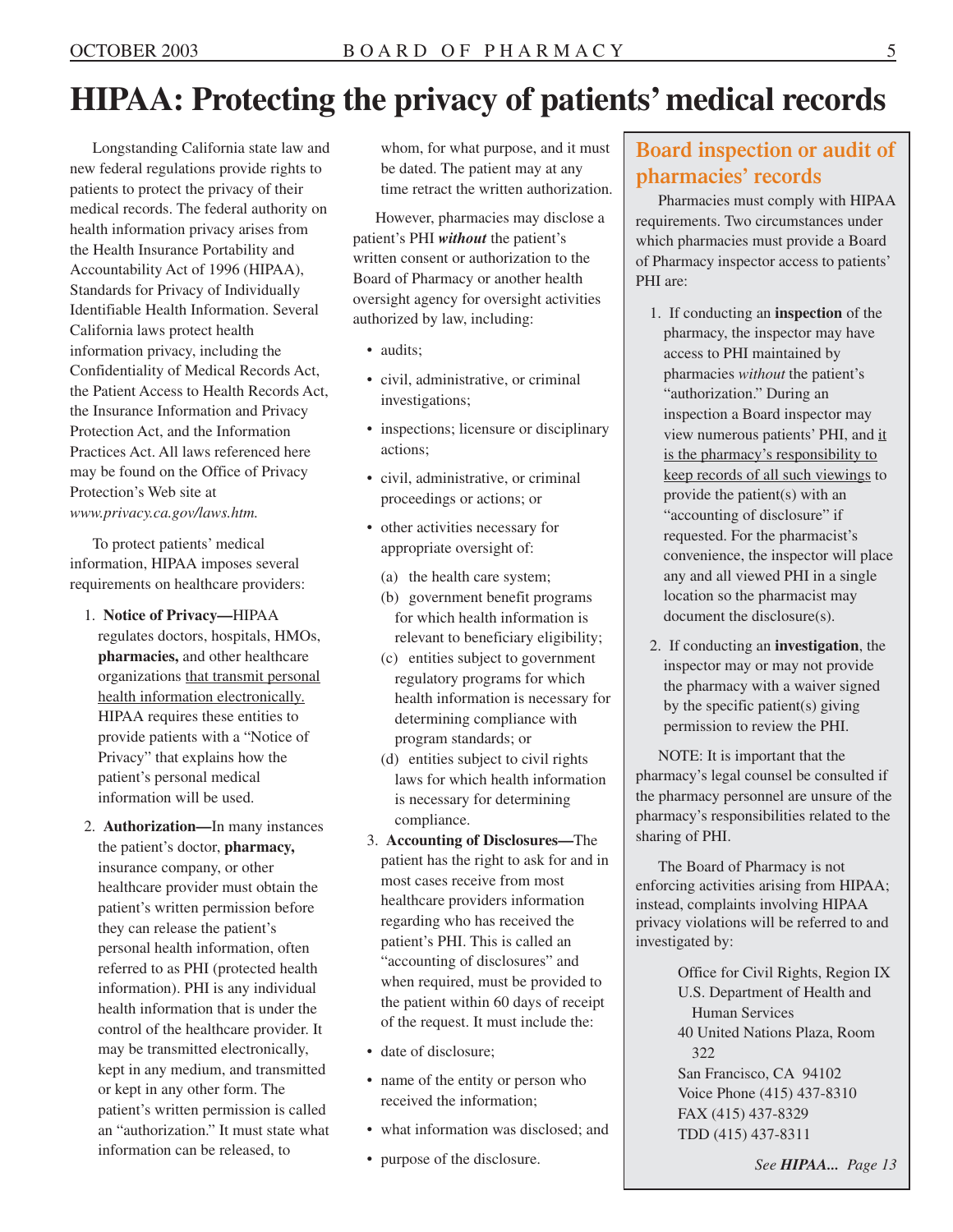# **Dispensing Internet prescriptions can be very costly!**

On January 1, 2001, section 4067 of the Business & Professions Code (B&PC) became effective, permitting the Board to issue citations involving potential fines of up to \$25,000 per violation for dispensing dangerous drugs or devices on the Internet without a valid prescription. One of the primary requisites for a valid prescription is a good faith examination. Section 2242 of the B&PC states that the "prescribing, dispensing, or furnishing of dangerous drugs…without a good faith examination and medical indication therefore, constitutes unprofessional conduct." A good faith examination includes a legitimate patient/physician relationship consisting of a physical examination (at least one) and documentation on file of the patient's medical records. The very nature of Internet prescribing negates the opportunity to physically examine a patient

Subsequently, on May 28, 2002, Governor Gray Davis announced that the California State Board of Pharmacy had issued three citations claiming fines totaling \$88.7 million against a Los Angeles pharmacy and two pharmacists for allegedly filling Internet prescriptions in violation of California law. Approximately one year later, citations claiming fines of more than \$1.3 million were issued for similar alleged violations against another pharmacy and its owner.

According to the citations, Total Remedy and Prescription Center II, located at 6064 West Olympic Boulevard in Los Angeles, and pharmacists Barry Irvin and William Charles Packer allegedly filled more than 3,500 prescriptions in violation of California

law—the law making it illegal for Internet pharmacies to fill prescriptions for Californians without a "good faith prior examination" by a California licensed doctor.

The potential fines were:

- Total Remedy and Prescription Center II: \$54,895,000;
- Pharmacist-in-Charge and 50 percent owner, Barry Irvin: \$33,140,000; and
- Pharmacist William Packer: \$697,500.

In July 2002, the Board issued a citation naming James Mark Cohen, owner and pharmacist-in-charge of the Medicine Chest Pharmacy at 925 B Street in Hayward, for allegedly filling multiple illegal Internet prescriptions. The potential fines amounted to:

- The Medicine Chest Pharmacy: \$885,000 and
- Pharmacist-in-Charge and owner, James Mark Cohen: \$420,000.

Internet companies advertising the availability of prescription drugs seek to circumvent these prescribing laws by various methods. One company offered various "lifestyle" drugs, such as Viagra for male impotence, Propecia for hair loss, and Xenical for weight loss, on the received the drug and printed material regarding the drug and its use. There was neither a "good faith prior examination" nor patient consultation.

These violations involved two cases that led to the largest potential fines authorized by section 4067. The fines were appealed and a settlement was reached

with the licensees. Total Remedy and Prescription Center II agreed to pay a fine of \$1 million, and if the fine is not paid within 90 days, the pharmacy permit will be revoked. Pharmacist Irvin agreed to the discipline of his pharmacist license, which was suspended for six months and placed on probation for three years. Additionally, he must pay a fine of \$150,000. Failure to abide by the suspension, probation and payment requirements would be basis for revocation of his license. Mr. Packer also agreed to the discipline of his pharmacist license. He was placed on probation for three years and must pay the Board \$25,000. Failure to abide by the probation and payment requirements would be basis for revocation of his license.

The settlement reached with The Medicine Chest Pharmacy resulted in a fine of \$25,000. Pharmacist Cohen agreed to pay a fine of \$195,000, and he was required to submit to the Board a letter for publication titled "Open Letter to Pharmacists and Pharmacy Owners" regarding his conduct in this matter. That letter is published on the following page.

The Board's action in pursuing these violations in an eight-month investigation "…is sending a strong message to pharmacists that they have a duty to protect patients and fill prescriptions the safe and legal way," said Gov. Davis. With potential fines of up to \$25,000 per prescription violation, the cost of dispensing dangerous drugs or devices for Internet prescriptions can be very costly and for pharmacists and pharmacies.

# **www.pharmacy.ca.gov**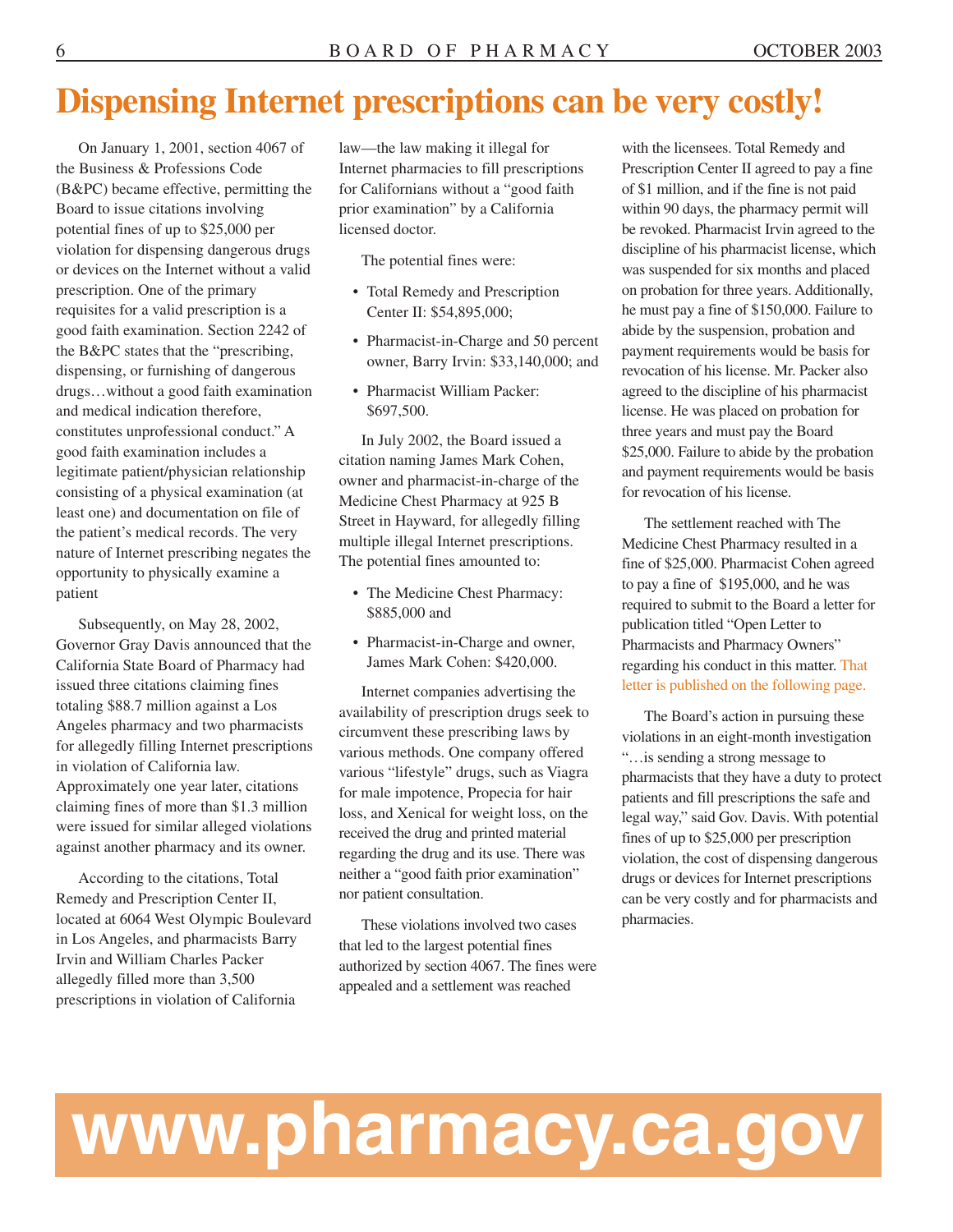# **Open Letter to Pharmacists and Pharmacy Owners**

The explosion of technology as an integral part of our society has presented pharmacists and pharmacies with the opportunity to fill patient prescriptions that are generated through the use of the Internet. This can seem like an enticing opportunity for increased business and revenue. It certainly seemed that way to me. I have practiced pharmacy for many years and consider myself to be a capable, conscientious and ethical pharmacist. As with many pharmacists practicing in this challenging time, my idea was to find a steady revenue stream of cash patients for my pharmacy. The Internet seemed like the ideal solution. It was not.

I want to share with you what I learned the hard way. You need to live up to your obligation as a licensed professional to keep yourself informed of the current rules regulating the practice of pharmacy. You also should think long and hard before you involve yourself or your pharmacy in Internet-generated prescriptions. The Internet is not a panacea when it comes to prescriptions and generating pharmacy income.

This is some of what I thought and then learned:

**Myth 1:** I can have customers from all over the United States and ship prescriptions throughout the country without any restrictions.

**Truth 1:** Many, if not all, states require that a pharmacy be licensed as an "out-of-state" pharmacy before it may fill and mail prescriptions to residents of that state. The failure to obtain a license or registration in that state can lead to civil penalties and other sanctions. Those sanctions can then lead to action by the California State Board of Pharmacy against your California license.

**Myth 2:** Prescriptions generated via the Internet are legal prescriptions as long as the physician has a current medical license and a valid DEA registration.

**Truth 2:** A valid medical license and DEA registration are not the only concerns. Business and Professions Code section 4067 requires a "good faith prior examination" by the physician in order to lawfully dispense or furnish dangerous drugs pursuant to prescription generated via the Internet. Further, the requirement in California Code of Regulations, title 16, section 1761, that a pharmacist not dispense drugs pursuant to an erroneous or uncertain prescription also applies to prescriptions generated via the Internet.

**Myth 3:** It is okay to fill Internet prescriptions for dangerous drugs or devices, so long as the Internet prescription I fill is for a California resident and was written by a Californialicensed physician, because I have a California pharmacy license issued by the California State Board of Pharmacy.

 **Truth 3:** The locations of the physician, pharmacy or pharmacist are not germane to this issue. Effective January 1, 2001, Section 4067, prohibits the dispensing or furnishing of a dangerous drug or device, thru the use of the Internet, to a resident of California unless the prescription for that drug or device was issued pursuant to a "good faith prior examination." The law authorizes the California State Board of Pharmacy to assess a fine of up to \$25,000 for each violation, e.g., each prescription filled.

 **Myth 4:** The filling of an on-line questionnaire by a patient meets the statutory requirement of a "good faith prior examination."

**Truth 4:** The California State Board of Pharmacy has taken a very firm position that this is not a "good faith prior examination." The board requires that there be a face-to-face encounter between the patient and prescribing physician, at which an appropriate history is obtained, a legitimate medical purpose is established, and contraindications for the drug are

eliminated. This position is consistent with the position taken by the Medical Board of California.

 **Myth 5:** As long as no patient is actually harmed or injured as a result of a prescription I fill, the California State Board of Pharmacy will just tell me to stop and not impose any fine or sanction.

 **Truth 5:** The California State Board of Pharmacy has also taken a very firm position that the furnishing or dispensing of a dangerous drug or device pursuant to a prescription generated via the Internet when you either knew or reasonably should have known that there was no good faith prior examination by the prescriber is a serious violation of California law. Simply because you were lucky that no patient was actually harmed or injured, does not mean that you did not put the public's health and safety at risk. Accordingly, the California State Board of Pharmacy will do more that just tell you to stop. It will most probably impose a substantial fine.

**Myth 6:** If I was unaware that Section 4067 became effective on January 1, 2001, I cannot be held accountable for prescriptions I filed after that date and no fine can be imposed by the California State Board of Pharmacy.

**Truth 6:** Ignorance in this instance is *not* bliss, nor is it an excuse. It is the pharmacist's responsibility and obligation as a licensed professional to stay current with all new laws and regulations affecting the practice of pharmacy. Although the Board did advise me through its publication, The Script, of the existence of Section 4067, I did not become familiar with requirements of this law prior to filling prescriptions generated via the Internet. That was a big mistake. From my own experience, I can tell you that the California State Board of Pharmacy and state legislature are serious about curbing the practice of unlawfully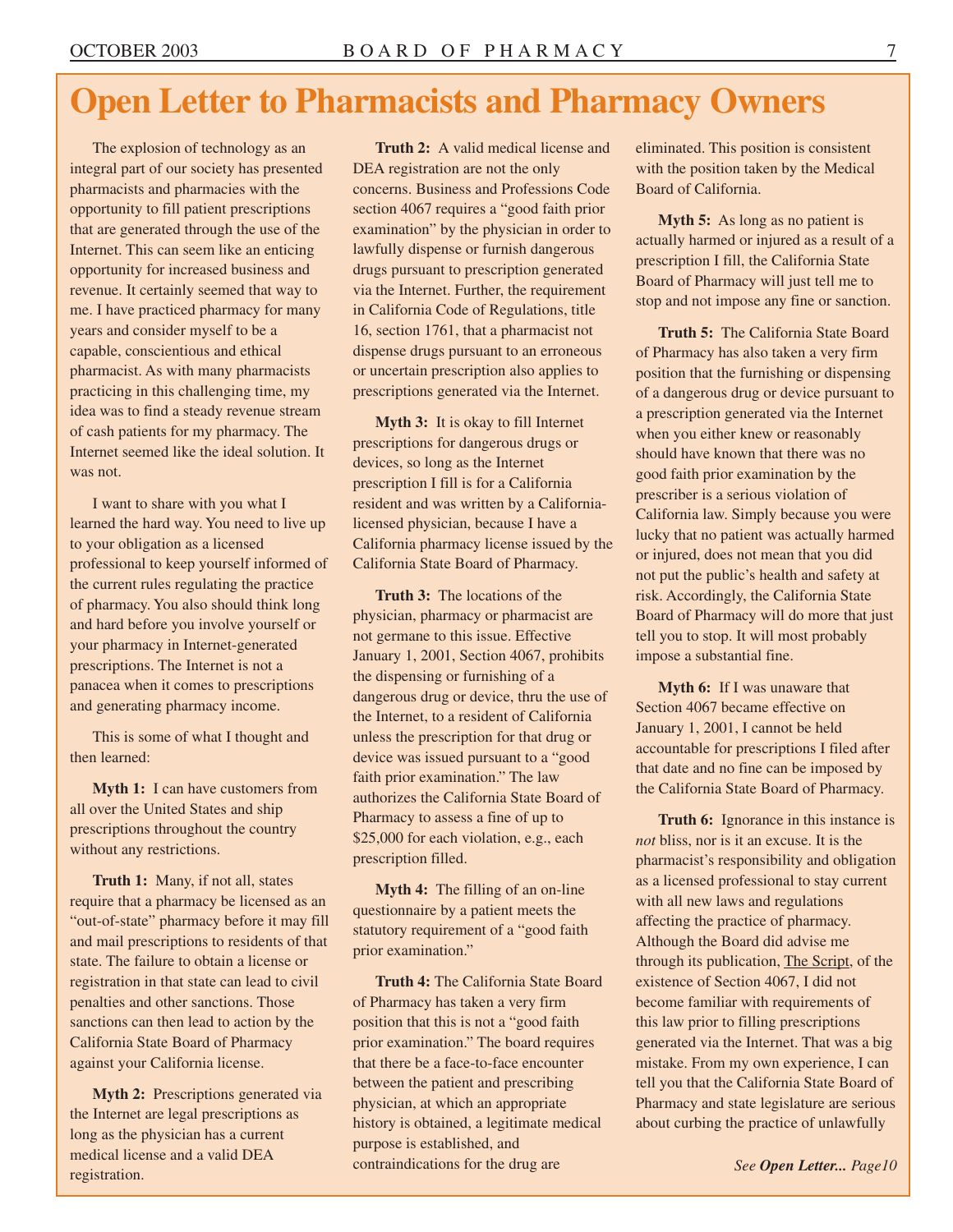

*In day-to-day pharmacy practice, unusual situations sometime occur, generating questions. So to help our licensees with questions that may or may not be answered in the pharmacy law book, "Rx for Good Practice" is featured in each issue of* **The Script.** *If you have questions you would like to see answered in this column, please fax your question to* **The Script** *at (916) 327-6308. (Note: The Board's Web site contains the text of California Pharmacy Laws with an index.)* 

**QThe first question published in this column of the March 2003 issue of** *The Script* **related to section 4052.5 of the Business & Professions Code (B&PC) that authorizes pharmacists to use their professional judgment and allows them to "…select a different form of medication with the same active chemical ingredients of equivalent strength…" without calling the prescriber. Does this mean that a pharmacist is allowed change a prescription for a cream (e.g., triamcinolone) to an ointment without calling the doctor—if the cream is not in stock?** 

**A**With some exceptions, the pharmacist may make such a change "…when the change will improve the ability of the patient to comply with the prescribed drug therapy." Your professional judgment would tell you whether the substitution would improve the patient's ability to comply with the prescribed therapy rather than waiting until the product was in stock to begin treatment. The patient should, of course, be advised of the substitution.

#### **QCan nurse practitioners, certified nurse midwives or physician assistants have their own DEA triplicate forms and prescribe Schedule II drugs?**

**A**Currently, existing law permits only physician assistants (not certified nurse midwives or nurse practitioners) to prescribe Schedule II drugs, and they have their own triplicate forms (B&PC 3502.1). However, there is pending legislation to provide nurse

practitioners with the authority to prescribe Schedule II drugs.

Section 4040 of the B&PC permits nurse practitioners, certified nurse midwives and physician assistants to issue drug orders for Schedule III-V controlled substances. These orders are to be treated as prescriptions and must conform to all requirements of a prescription. Additionally, to furnish or issue drug orders for controlled substances, nurse practitioners, certified midwives and physician assistants must obtain a DEA registration number.

### **QCan a physician write a prescription for a patient and his/her partner? Example: "George Smith and your partner"**

**A**Section 120582 of the Health & Safety Code (H&SC) permits a physician "…who diagnoses a sexually transmitted chlamydia infection in an individual patient may prescribe, dispense, furnish, or otherwise provide prescription antibiotic drugs to that patient's sexual partner or partners without examination of that patient's partner or partners." Additionally, a nurse practitioner, certified nursemidwife and a physician assistant may also provide prescription antibiotic drugs to the sexual partner of a patient with a diagnosed sexually transmitted chlamydia infection without examination of the patient's sexual partner(s). Please see "New Law for

Treating Chamydia" in the April 2001 issue of *The Script* for more information on this subject..

#### **QHow many refills are permitted for Schedule III or IV prescriptions?**

A Schedule III or IV prescription<br>
may be refilled no more than five times in a six-month period. Furthermore, the amount of all the prescription's refills taken together may not exceed a 120-day supply. (H&SC 11200)

**QIs there a limit to the quantity of controlled substances that can be dispensed at one time (i.e., 540 Vicodin or 25 Duragesic patches)?** 

Neither state nor federal law places  $\sum$  any limits on the quantity of controlled substances that a prescriber may prescribe for a patient. However, the prescription must be for a legitimate medical purpose, with the responsibility for the proper prescribing and dispensing resting with the prescriber. Additionally, a "corresponding responsibility" rests with the pharmacist who fills the prescription. If in the pharmacist's professional judgment there is any uncertainty or he or she has any questions concerning the prescription, the prescriber must be contacted to validate the prescription. If after contacting the prescriber the pharmacist determines the prescription is not for a legitimate

*See Rx for Good Practice— Page 11*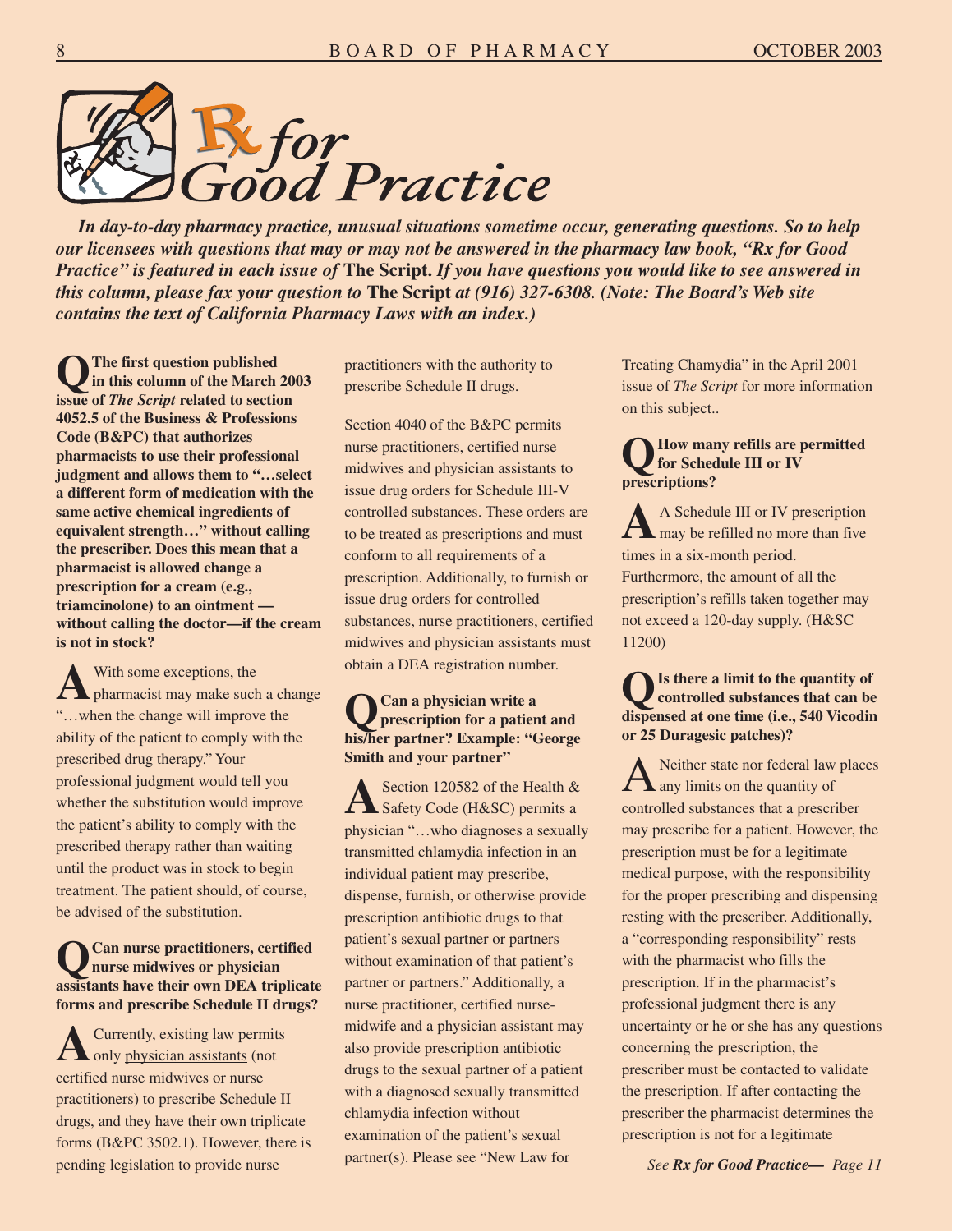**Talk to your Pharmacist!** 

# **Notice to Consumers must be displayed**

One year ago the new "Notice to Consumers" was mailed to all pharmacies (see copy of the new notice below). The new 17" X 22" notice must be posted in the pharmacy where it is conspicuous to and can be read easily by consumers. If the poster distributed by the Board is not displayed, the pharmacy may print the exact wording of the notice on the back of customer receipts (Business  $\&$ Professions Code section 4122). Pharmacies cannot produce their own posters.

Some pharmacies have not yet replaced the old Notice to Consumers (a yellow poster with green print) with the new poster. If your pharmacy did not receive the new poster, please contact the Board. If your pharmacy has special language needs, the Board's Web site, *<www.pharmacy.ca.gov>*, now has 8.5" X 11" versions of the notice available for downloading in five additional languages: Chinese, Vietnamese, Spanish, Korean, and Russian.



OSP 02 72011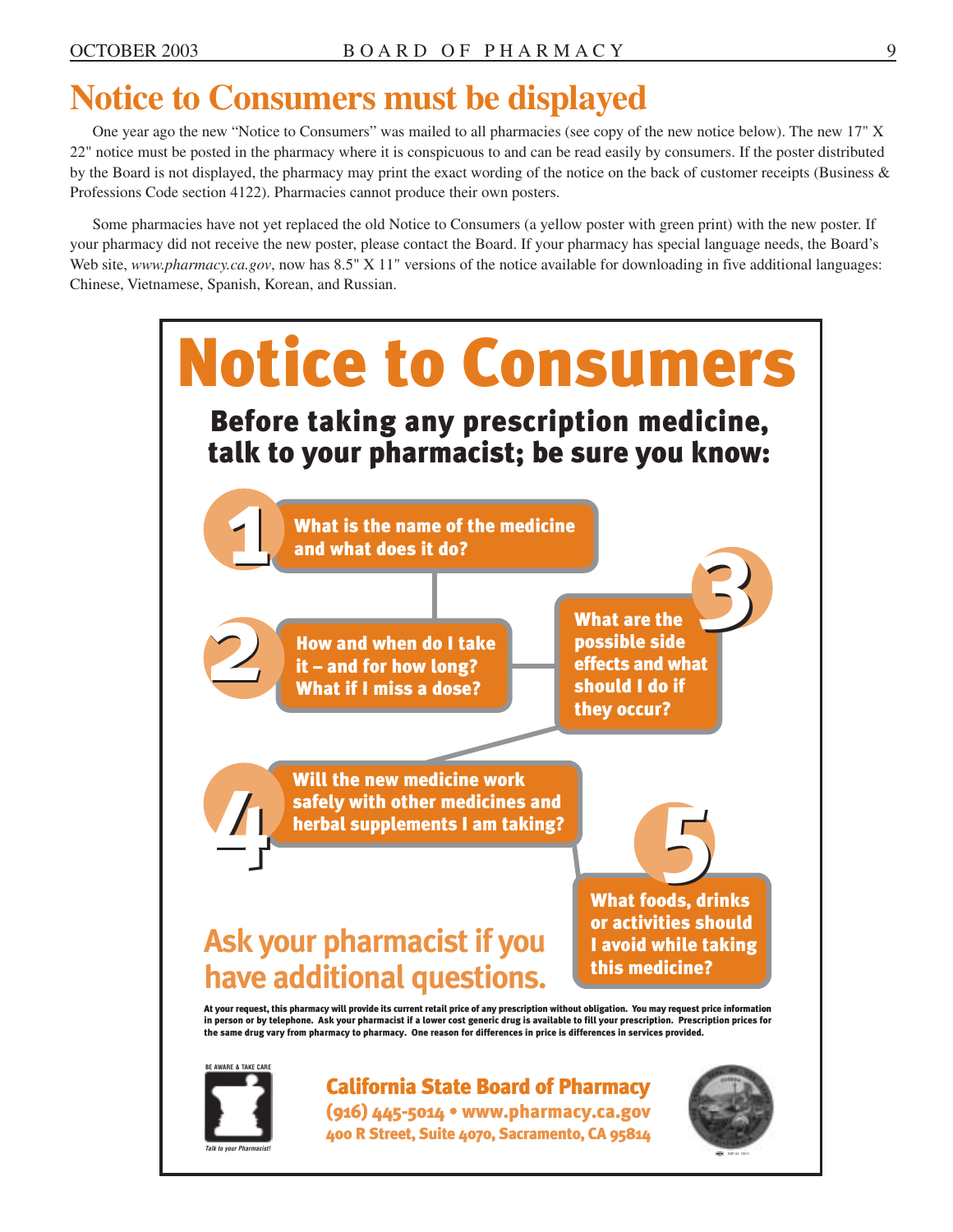### **President's Message**

*Continued from Page 2* 

- c. Accept graduation from a school of pharmacy; and
- d. Eliminate the equivalent experience provision for the clerk typist.

Other recommendations of the Joint Legislative Committee on Sunset Review not included in SB 361 are to:

- (6) Make all committee meetings of all boards public—a proposed legislative change to require this of all boards is being developed by the Department of Consumer Affairs. However, most Board committee meetings are already public.
- (7) Modify the citation and fine program to exclude the involvement of board members and delegate authority to the executive officer to issue citations and fines;

A note about adoption of the NAPLEX exam in California: The Board supported this change following a psychometric audit of NAPLEX by independent national experts in 2001. The pending legislation would allow pharmacists who pass the NAPLEX and

the California jurisprudence exam on or after January 2004 to become licensed in California. Pharmacists who have taken the NAPLEX before 2004 will have to retake the exam to gain licensure here.

The Board has sent three prominent California pharmacists to serve on the NABP test construction committee. Their presence ensures that the future NAPLEX exams will reflect the rigorous competency testing that is generally associated with the California Board licensing exam. Previously, the NAPLEX was used nationally to test pharmacists at the entry level of the B.S. pharmacy

degree. Now that all U.S. pharmacy colleges are graduating Pharm.D. candidates and the educational programs must all meet the American Council for Pharmaceutical Education accreditation standards, the clinical rigor of the NAPLEX will evolve to reflect that change.

The proposed change to the pharmacy licensing exam criteria, should help to contain the cost of licensing pharmacists in California, and put pharmacists on par with physicians, nurses and other health professionals, all of whom use national exams.



### **Open Letter...**

#### *Continued from Page 7*

dispensing dangerous drugs or device through the use of the Internet. The Board ordered me to stop, but it also imposed heavy fines on me and my pharmacy.

In conclusion, believe me when I tell you that I know of what I speak. I filled Internet-generated prescriptions for California and out-of-state residents for a period of time. Both my pharmacy and pharmacist license were assessed fines by the State Board that exceeded

\$1,000,000. This does not include my own legal fees. Additionally, I was fined by another state for dispensing dangerous drugs via Internet generated prescriptions to residents of that state without being licensed there. Therefore, I advise you to look past the potential short-term financial gain and avoid the long-term mistake that I made.

The laws and regulations that govern our profession and our professional activity help and protect the patients,

residents, and customers of California. We need to take the initiative in making sure that we understand and comply with them.

We are all in this together. I write this "open letter" so you can benefit from what I have learned.

Sincerely, James M. Cohen Registered Pharmacist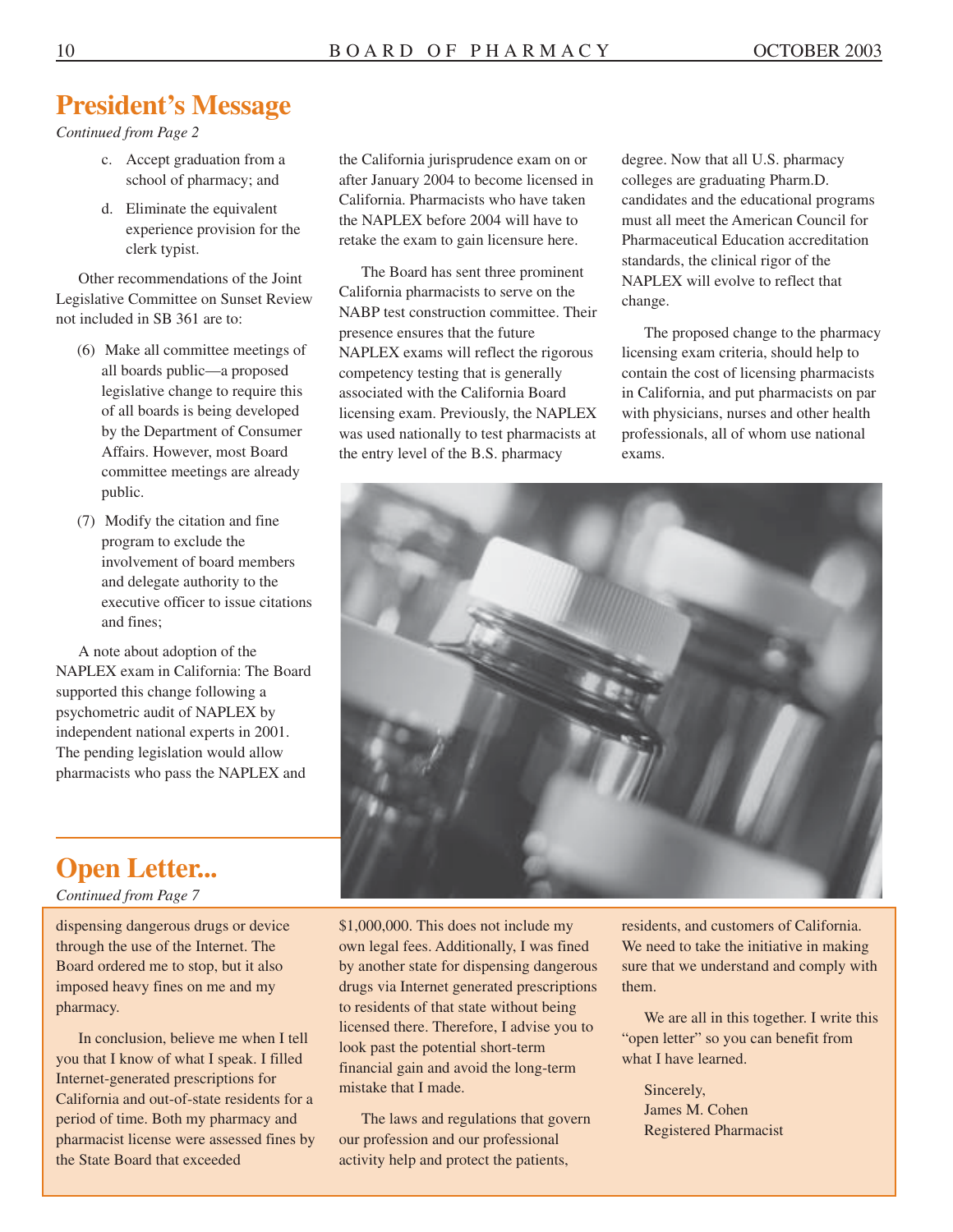### **Rx for Good Practice**

*Continued from Page 8* 

medical purpose, it should not be dispensed (H&SC 11153 and California Code of Regulations (CCR) 1761).

**QCan a maintenance medication prescription be refilled in its entirety without a doctor's authorization if (a) the doctor is unavailable after hours, or (b) the doctor has not had a chance to respond?** 

A<sup>Yes, if in the pharmacist's professional judgment failure to</sup> refill the prescription might interrupt the patient's ongoing care and have a significant adverse effect on the patient's well-being (B&PC 4064) However, the pharmacist must:

- have made every reasonable effort to contact the prescriber for authorization,
- inform the patient the prescription is being refilled pursuant to the above section,
- make an appropriate record of the refill, including the basis for proceeding with the refill, and
- inform the prescriber within a reasonable period of time of any refills dispensed pursuant to the above section.

**QMy pharmacy manager tells me that since a triplicate does not have to be in the handwriting of the prescriber—only his/her signature is required— omission of the patient's address can be filled in by the pharmacist. Is that correct?** 

A Yes. If the patient's address is not specified on the triplicate, the pharmacist may write or type the address on the prescription provided the prescriber is notified. (H&SC 11164(a)).

**QMy pharmacy manager tells me that it is legal to accept a transferred prescription in the form of a faxed label and use as a hard copy without having it being reduced to writing by the pharmacist receiving the transfer. Is that correct?** 

A Not necessarily. A pharmacist at the receiving pharmacy may accept a transfer prescription via a faxed prescription label from a pharmacist at the sending pharmacy and consider it the "hard copy," eliminating the need to reduce the prescription to writing. However, the label must comply with the requirements for a prescription as provided in B&PC 4040 and the prescription information and transfer process must comply with the requirements of CCR 1717(f).

**QAre there any laws regulating how soon a prescription can be refilled? I was told to follow the insurance policy of 75 percent used, regardless of whether the prescription is a controlled substance or not.** 

**A**Insurance companies may institute procedures for authorizing payments for dispensing, but such procedures do not override law. General provisions for refills are located in B&PC 4063 and 4064, H&SC 11200 and 11201, and CCR 1716.

# **www.pharmacy.ca.gov**

# **Who can sign pharmacy intern affidavits?**

The Board is finding that newly licensed pharmacists are acting as preceptors by signing pharmacy intern hours and experience affidavits for periods of time *before* they were actually licensed as pharmacists. For example, the intern's training began in 2002, but the preceptor signing the affidavit did not become a licensed pharmacist until 2003. In most of the cases, these newly licensed individuals are pharmacy managers and mistakenly required by company policy to sign off on all intern affidavits. California pharmacy law prohibits such action.

Section 1726 of the California Code of Regulations defines a "preceptor" as a licensed pharmacist whose license "…is not revoked, suspended or on probation in any state in which he or she is now or has been registered." Preceptors are responsible for the supervision and training of interns and ultimately confirm that training by signing off the interns' hours and experience affidavits—those signatures being affixed under penalty of perjury.

The consequences of erroneously signed affidavits include the possibility of (1) seriously interfering with an intern's ability to complete his or her application for the Board's exam, (2) being viewed as performing unlicensed activity and subject to citation and fine, and (3) criminal penalties for perjury.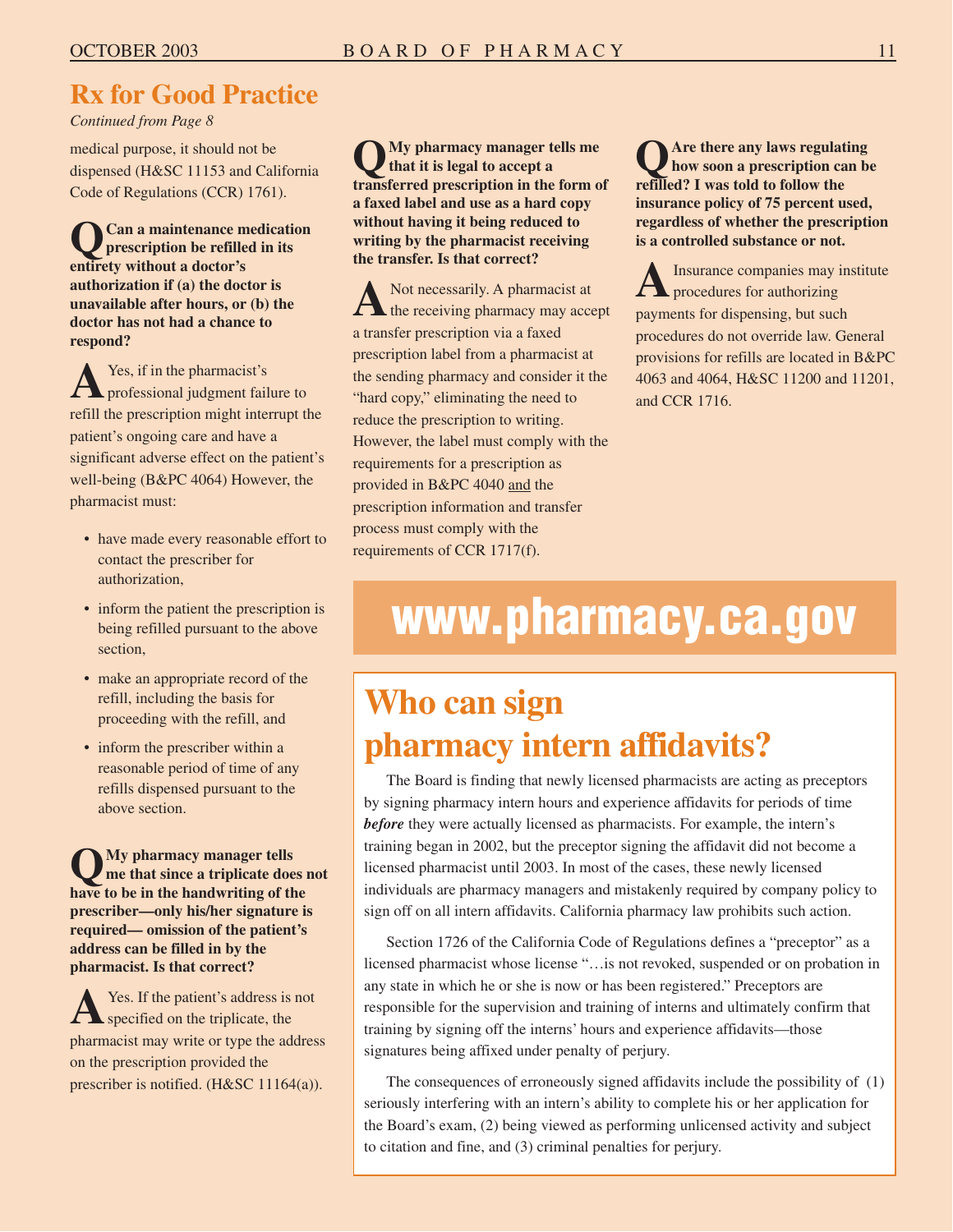### **Sterile Compounding Pharmacy Q and A**

*Continued from Page 4* 

**QWhat will inspectors look for during inspections?** 

**A**California Board of Pharmacy inspectors will determine compliance with CCR 1751. This includes the maintenance of records, existence of current written policies and procedures that reflect operational practice, quality assurance/quality control, competencies and training of staff, equipment maintenance and calibration, sterilization process and associated records, biological sampling and qualitative/quantitative analysis of end products.

### **QDo out-of-state pharmacies have to obtain a pharmacy license to ship dangerous drugs into California?**

Yes. A nonresident pharmacy may ship prescription drugs or devices into California only if licensed with the Board as a nonresident pharmacy (California Business & Professions Code (B&PC) 4120).

**QDo out-of-state pharmacies have to obtain the additional sterile compounding license to ship compounded injectable sterile drug products into California?** 

**A**Yes, unless the nonresident pharmacy is licensed as a hospital, home health agency or a skilled nursing facility AND is accredited by JCAHO, ACHC or CHAP. If so, it is exempt from specialty licensure as a nonresident sterile compounding pharmacy. (However, the nonresident pharmacy must still obtain the nonresident pharmacy permit described above.)

Again, regardless of whether the nonresident pharmacy is specially licensed with the Board as a sterile compounding pharmacy or is JCAHO, ACHC or CHAP accredited and thus exempt from specialty licensure, all medications compounded for California must be prepared in accordance with Board sterile compounding regulations (CCR 1751).

### **QHow will the Board determine compliance of nonresident pharmacies with Board compounding requirements?**

**A**The Board will use inspection reports from the board of pharmacy in the state where the pharmacy is located or from the accrediting agency when it last inspected the pharmacy.



### **QDuring an inspection, what will happen if an inspector identifies noncompliance or substandard practices?**

**A** For instances of noncompliance that do not jeopardize the health and safety of patients, the inspector will request correction and proof of correction before a permit is issued or renewed. Violations that pose an immediate threat to the health and safety of patients can result in the Board's order to cease and desist compounding until the matter is resolved through administrative means or after correction of the problem. Specific procedures are established in California B&PC 4127.3.

### **QAre there additional requirements for pharmacies that compound injectable sterile drug products from a non-sterile source?**

**A**Pending Board regulations that may take effect in January 2005 would require specialized equipment and procedures for pharmacies that perform this type of compounding. The proposed text of the regulations can be obtained from the board's Web site, *<www.pharmacy.ca.gov/pdfs>/ 1751\_exact.pdf*.

### **QWill the Board accept policies and procedures from a source that sells written sterile compounding procedures?**

**A**Whatever source a pharmacy uses as the core of its policies and procedures, whether written by the pharmacy or obtained from another source, the procedures must be specific for the processes used by the pharmacy that compounds injectable sterile drug products. Many of the commercially available policies and procedures are written in a guideline format and need modifications to reflect the specific processes that comply with CCR 1751.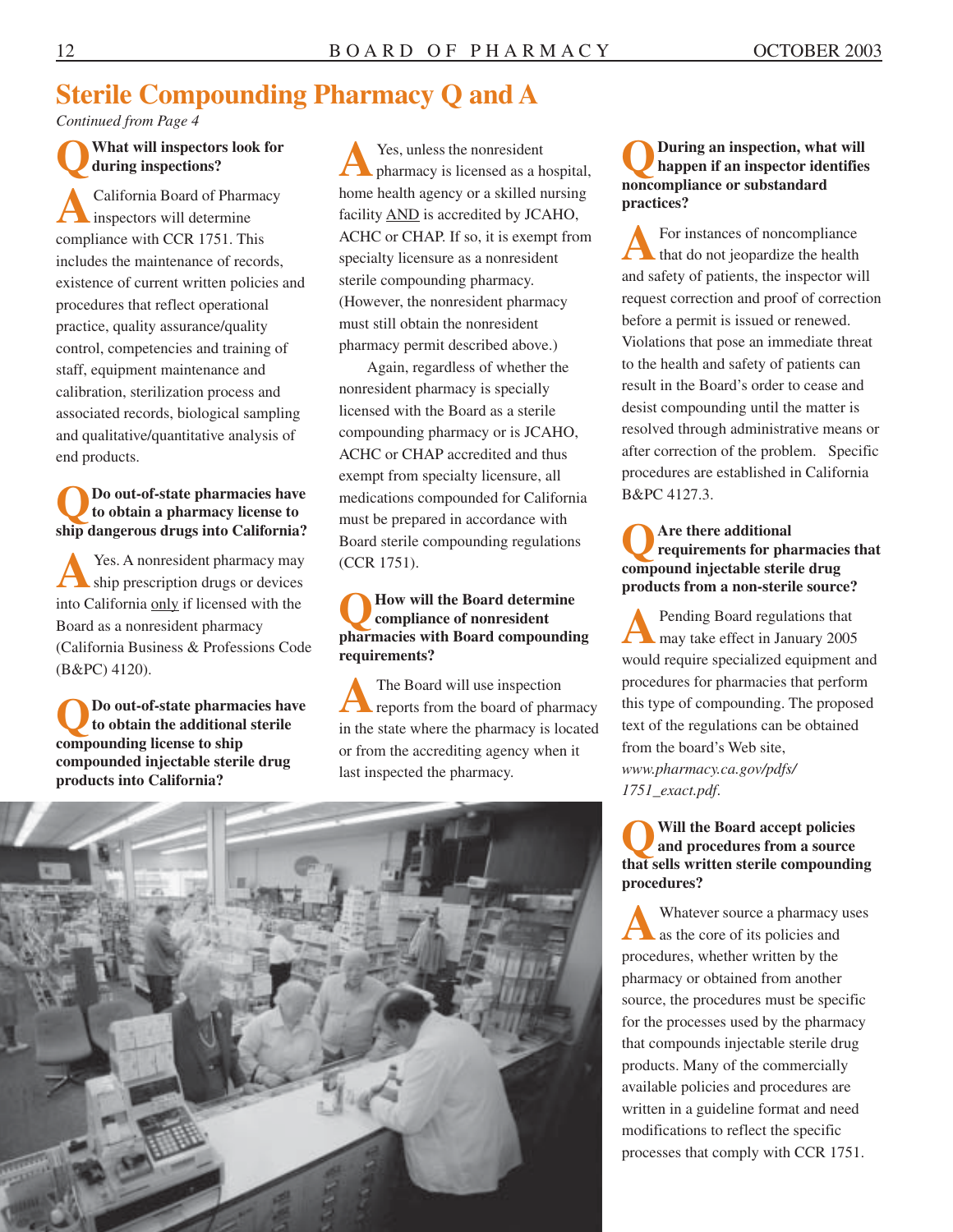### **HIPAA...**  *Continued from Page 5*

#### **Questions and Answers regarding HIPAA**

**QWho are the "authorized officers of the law" who can access patient records in a pharmacy?** 

A The term "authorized officers of the law" is expressly defined in the Business & Professions Code section 4017. These individuals are: (1) inspectors of the California State Board of Pharmacy, (2) inspectors of the Food and Drug Branch of the State Department of Health Services, (3) investigators of the Department of Consumer Affairs Division of Investigation, and (4) peace officers engaged in official investigations. The term "peace officers" is defined in Penal Code section 830, which essentially provides that any qualified person who comes within the provisions of Penal Code sections 830 through 832.9 (Penal Code, Title 3, Chapter 4.5) is a peace officer. For example, an investigator of the Medical Board of California is a peace officer. (Note: You can access this law by going to *<www.leginfo.ca.gov>* and selecting California law, and then selecting the Penal Code.)

Further, if an authorized officer of the law requests and takes possession of prescription records (not simply reviewing these in the pharmacy), the pharmacy should receive a receipt identifying the records. If a Board inspector should subsequently ask for the same records, the pharmacy would then be able to produce the receipt documenting the release of the records to an authorized officer of the law.

Decisions of whether to provide prescription records to an authorized officer of the law should be determined by the pharmacy's own legal counsel.

# Because of HIPAA, some<br>
pharmacists have been advised<br>
o give anyone, including Board<br>
access? not to give anyone, including Board written authorization. Is that correct?

oversight agencies. HIPAA also permits pharmacists to make certain disclosures **QIf a patient wants to know** to state board inspectors on their own **W** who has reviewed his/her health initiative if the information disclosed<br> **information on file at the pharmacy,**<br> **are records that are viewed by Board are records that are viewed by I<br>inspectors to be included in the inspectors to be included in the** related to (a) receipt of or payment for **accounting of disclosures?**  of benefits, payments, or services based<br>on a fraudulent statement or material<br>diles by state inspectors or health care or (b) qualification for receipt of benefits, payments, or services based  $\sum$  Yes. The "skimming" of patient misrepresentation of the patient's health. investigators must be included in an accounting if requested by a patient. Similarly, the law permits and expects pharmacists to disclose to Board officials protected health information that the pharmacist believes constitutes evidence of criminal conduct that either occurred at the pharmacy or was witnessed by an employee of the pharmacy.

**pharmacists have been advised information can Board inspectors** 

**inspectors, access to a patient's**<br> **inspectors** may request and<br> **written authorization. Is that correct?**<br> **A** Inspectors may request and<br>
currently provided to inspectors as part of No. Pharmacies and pharmacists<br>
are permitted to release protected<br>
health information to the Board of<br>
Pharmacy and to certain other health<br>
Mange the present scope of a Board<br>
inspection or investigation.



# **DOJ to provide CURES profiles upon request**

Physicians and pharmacists can now request CURES profiles for their patients from the Department of Justice as a result of legislation that became effective this year. (Health & Safety Code 11165 and 11165.1)

Under the terms of the legislation, the Department of Justice may provide these practitioners with CURES profiles for their patients upon request by the practitioner. This legislation also permits the Department of Justice to send CURES profiles to the physicians and pharmacists providing care to patients whose CURES profiles indicate the possibility of prescription drug abuse.

The Board of Pharmacy Web site, *<www.pharmacy.ca.gov>*, has the request form for pharmacists' use when requesting CURES profiles. Download the form, follow the instructions and submit the request to the fax number listed on the form. The CURES profile will be mailed to the address of the pharmacy listed on the request form.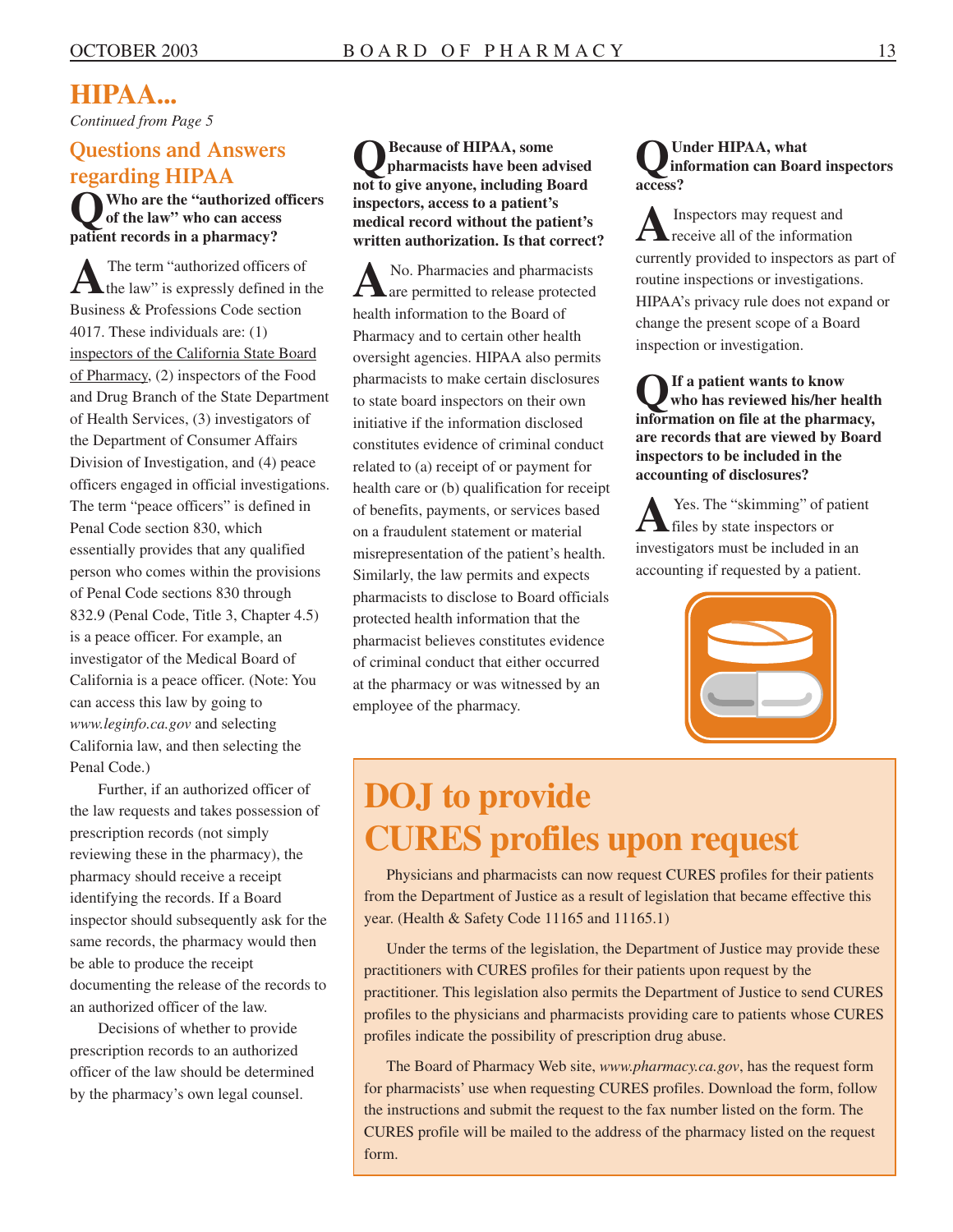# **Physician Office-Based Opioid Addiction Treatment**

In October 2000, the Drug Addiction Treatment Act of 2000 (commonly known as DATA 2000) was signed into federal law. This legislation provides significant changes in medical treatment of opioid addiction in this country. This new federal Act supersedes current California Health & Safety Code regulations.

For the first time since the enactment of the Harrison Narcotic Act of 1914, some physicians will now be allowed to treat opioid addiction as a part of their office-based practice. Physicians may treat only with opioid medications that are Schedule III-V controlled substances. These drugs must also be specifically FDA approved for treatment of opioid dependence. Schedule II drugs used to treat opioid addiction, like Methadone and LAMM, may only be prescribed and dispensed from a specialized opioid treatment program (i.e., methadone maintenance program). Methadone and LAMM may not be prescribed by a physician in an office-based setting to treat drug dependence or addiction.

Physicians, who want to treat opioid dependence in their office setting must first apply for a waiver from the Substance Abuse and Mental Health Services Administration (SAMHSA), an agency within the federal Department of Health and Human Services. To qualify for this waiver, physicians must meet at least one of six qualifiers that include various types of board certifications in addiction medicine, addiction psychiatry or completion of a training program related to treatment and management of opioid-dependent patients. The waiver allows a physician to treat only 30 patients at one time. If a physician is part of a group practice, the entire group

practice may treat only 30 patients at a time. It is also very clearly stated that the physician may not delegate this prescribing to a nurse or a physician assistant.

Once the waiver is granted by SAMHSA, that agency notifies the DEA that the physician qualifies to prescribe these medications. The DEA will then issue a DEA unique identification number (UIN) in addition to the physician's regular DEA number. The UIN authorizes the physician to prescribe FDA approved Schedule III-V drugs for opioid addiction. The identifier must be used in conjunction with the DEA registration. The identifier is identical to the DEA registration except the "A" or "B" at the beginning of the number will be replaced by an "X", the remainder of the letters and numbers will be the same as the physician's DEA registration.

This identifier is used to protect the privacy of the patient. An identifier provided on a hand written prescription or on an orally or electronically transmitted prescription is the signal to the pharmacist that this medication is being used to treat opioid dependence and the pharmacist should monitor and counsel the patient accordingly.

There are currently over 200 physicians in California who have received their waiver and UIN. To verify whether a physician has a valid waiver you may e-mail

*[info@buprenorphine.samhsa.gov](mailto:info@buprenorphine.samhsa.gov)* or call 1-866-BUP-CSAT. If a physician is not listed as having a waiver, contact the physician, as there is a provision for some emergency prescribing by the physician before he/she actually receives the waiver, provided the physician has

appropriately notified SAMHSA when applying for the waiver.

In October 2002, the FDA approved the first two Schedule III-V drugs for use in treatment of opioid dependence:

1. Subutex (buprenorphine hydorchloride) is a Schedule III controlled substance, a sublingual tablet available in 2mg and 8mg strengths. It is intended to be used in the beginning of addiction treatment (induction phase).

Some physicians may choose to stock Subutex in their office and dispense it themselves to the patient during the induction phase of treatment, as that phase requires close monitoring of each dose by the physician. Secondly, the physician may send a relative to obtain the prescription for their family member and return to the physician's office with the medication for administration during the induction phase of treatment. A third option allows the patient to be sent to pick up the prescription themselves. In such an instance, the patient may experience some level of withdrawal while waiting in the pharmacy for the prescription to be dispensed.

2. Suboxone (buprenorphine hydorchloride and naloxone combination) – is a Schedule III controlled substance, a sublingual tablet available in 2mg or burprenorphine/ 0.5mg naloxone and 8mg of buprenorphine/2mg of naloxone. It is intended for the maintenance phase of addiction treatment. Naloxone is added to prevent the buprenorphine tablets from being dissolved and injected.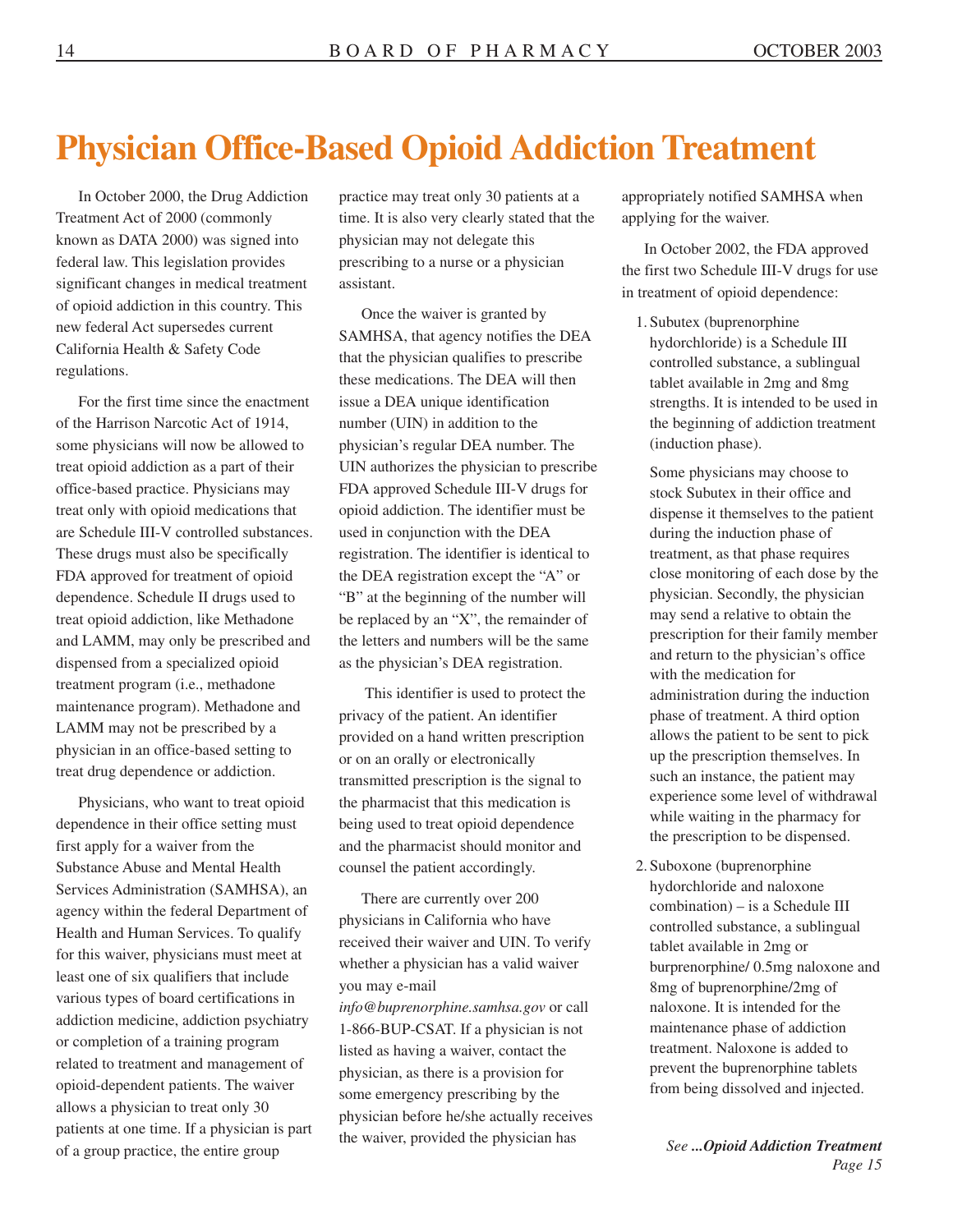### **...Opioid Addiction Treatment**

*Continued from Page 14* 

The vast majority of Suboxone prescriptions are expected to be dispensed by pharmacies for the maintenance phase of treatment.

Note: other forms of buprenorphine like Buprenex or compounded formulations are not approved for treatment of opioid addiction.

**As with all new prescriptions, including those prescriptions that have not been previously dispensed to the patient with the new dosage, strength, or directions), the pharmacist must consult with the patient or the patient's agent. (California Code of Regulations 1707.2)** 

Since this is the first time in almost a century that physicians and pharmacists are being allowed to dispense these drugs except as a part of a federally regulated special treatment program, DATA 2000 contains an extensive risk-management plan to prevent the diversion or misuse of these two drugs. The pharmacist's role in risk-management includes:

- If the patient presents with prescriptions from more than one prescriber for the same time period, the pharmacist should refuse to fill the second prescription and notify all of the involved physicians of the duplication of orders.
- A physician or a group practice may treat only 30 patients for opioid addiction at one time. If the pharmacy receives prescriptions for more than 30 patients for a particular time period, the pharmacist should contact the physician to be certain the prescriptions are not forgeries.
- The pharmacist should remind patients who are picking up induction phase doses (Subutex) to return as directed to their doctor's office, so they can be supervised while taking the medication.

In addition to all current state and federal privacy and confidentiality of medical information regulations, the patient records are subject to 45 Code of Federal Regulation, Part 5, sections 160

and 164. To ensure the physician will be able to communicate with the pharmacist and verify the legitimacy of these prescriptions, the physician should have the patient complete a medical release allowing this communication. If the physician faxes or telephones these prescriptions to the pharmacy, it is considered a disclosure of the patient's identifying information and requires the physician to obtain a medical release.

This is an exciting step forward for addiction treatment, the patients and the practitioners. Pharmacists need to be prepared to participate effectively as a member of the health care team in this setting.

Two excellent Web Sites for information include:

*<www.buprenorphine.samhsa.gov> <www.fda.gov>* 

# **Pharmacy Self-Assessment Forms completion deadline was July 1, 2003**

The Board reminds all pharmacists-in-charge (PICs) that section 1715 of the California Code of Regulations requires PICs to complete a self-assessment of their pharmacy before July 1 of each odd-numbered year.

Additionally, completion of a self-assessment is required within 30 days of a new pharmacy permit being issued or whenever there is a change of PIC.

The Board of Pharmacy will **not** be mailing forms to each pharmacy this year. The forms can be downloaded by clicking on "Forms and Publications" at the Board's Web site, *<www.pharmacy.ca.gov>*.

And please remember: DO NOT MAIL THE COMPLETED FORM TO THE BOARD. It must be retained in the pharmacy for three years after the assessment is completed and readily available for review.

Early next year, the Board will have a new version of the self-assessment form available from its Web site that will contain up-to-date changes in pharmacy law made throughout 2003.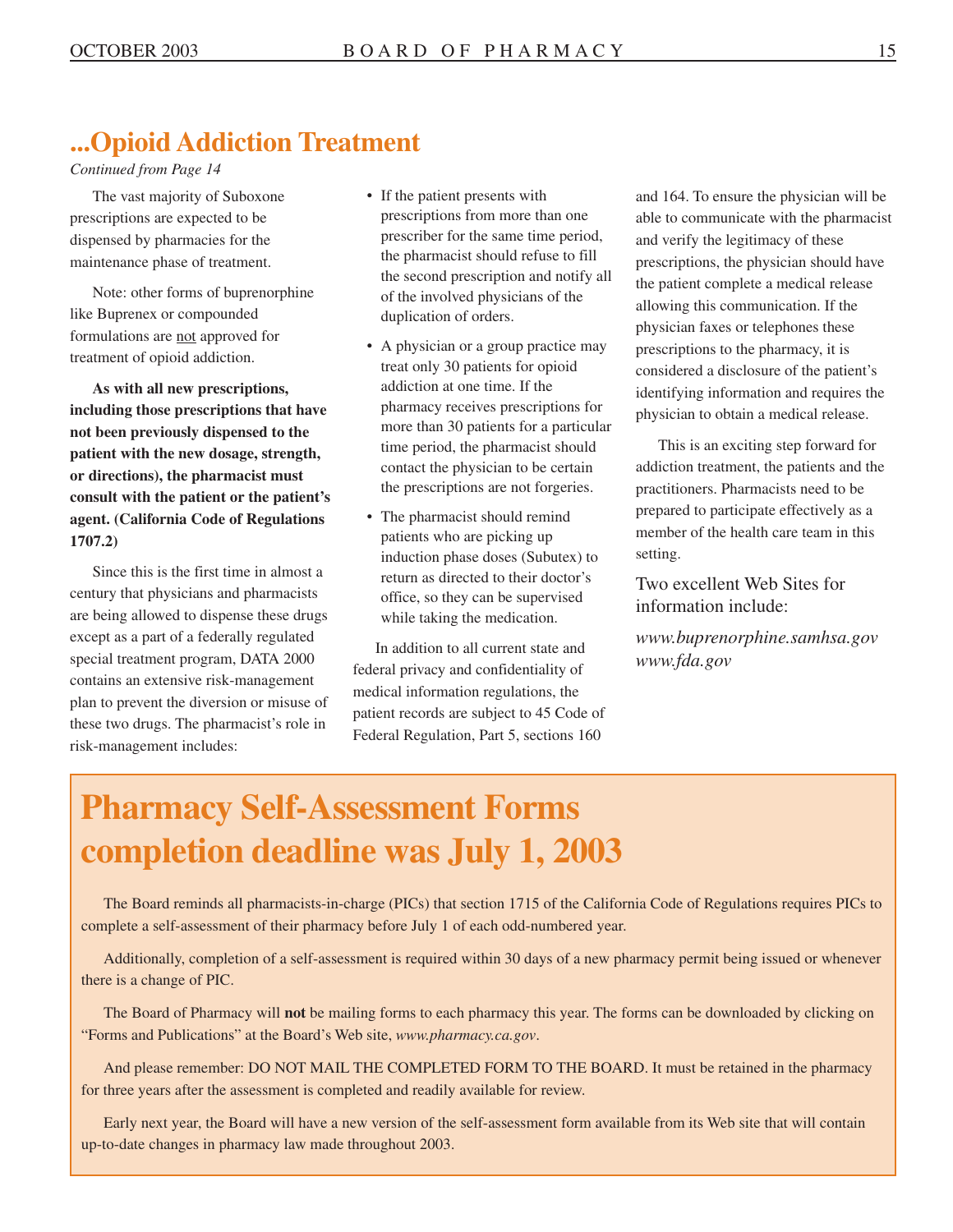# **Changes in the Board**

#### **Departing Members**

The Board wishes to extend its best wishes and express appreciation to three departing members, Steve Litsey, Pharm.D., Donald W. Gubbins, Jr., Pharm.D., and Caleb Zia, Ed.D.

Dr. Litsey was appointed to the Board in 1998 and served as Board president from 2001-2002. During his tenure as president, Dr. Litsey oversaw implementation of a number of key legislative proposals, including:

- the quality assurance program regulations,
- the sterile injectable compounding licensure program and development of implementing regulations, and
- enactment of legislation to broaden the practice of the pharmacist from licensed facilities to anywhere the pharmacist is.

Also, while he was president, he oversaw the Board's actions to:

- pursue recommendations of the Pharmacy Manpower Task Force,
- reinstate the routine pharmacy compliance program, and
- evaluate the NAPLEX examination.

Dr. Litsey also served on the Board's Legislative, Organizational Development, and Competency Committees.

Dr. Gubbins was appointed to the Board in March 2000. During his tenure with the Board, Dr. Gubbins served as vice president from 2002 to 2003. He was involved in the Board's review of the Manpower Task Force report and assisted with the exam development and grading of the Pharmacist Licensing Examination with the Competency Committee. Additionally, Dr. Gubbins served on the Board's Licensing Committee, Enforcement Committee and the Citation and Fine Committee.

The Board's most senior member, Dr. Zia, was appointed to the Board in 1995. During his tenure with the Board, he served eight years as treasurer and assisted the Board in its conversion from one policy body into five policy committees, the structure within which we now operate. This was a fundamental change in the way the Board performed its duties.

Dr. Zia oversaw the broadening of the Board's public education program to a much more vigorous presence, including:

- the production of *Health Notes*,
- the expansion of the Board's Web site as a source of communication with licensees and the public,
- development of the new Notice to Consumers, and
- the translation of Board public education materials into languages other than English and Spanish.

Dr. Zia also served on the Board's Licensing Committee and the Communication and Public Education Committee, and he was a strong advocate for the educational training of pharmacy technicians.

The Board thanks Drs. Litsey, Gubbins, Jr. and Zia, for their dedication and countless contributions.

#### **New Officers**

Upon Dr. Zia's departure from the Board, John E. Tilley, R.Ph., was elected treasurer.

### **New Members**

The Board welcomes two new pharmacist members, Ruth M. Conroy, Pharm.D., and Kenneth H. Schell, Pharm.D., and two new public members, James E. Acevedo and Richard L. Benson.

Dr. Conroy, a graduate of the University of the Pacific School of Pharmacy, was a pharmacy manager at Walgreens from 1985 to 1996. Since then she has been a pharmacy supervisor at Walgreens in San Francisco. Dr. Conroy serves as an associate professor of Clinical Pharmacy at the University of California, San Francisco, and has served in the same capacity at the University of the Pacific. She is a board member of the San Francisco Immunization Coalition and Pharmacy Systems Project. Dr. Conroy is a member of the American Pharmacists Association, the California Pharmacists Association and the Pharmacists' Society of San Francisco.

Dr. Schell, a graduate of the University of California, San Francisco, School of Pharmacy, has been the Clinical Operations Manager for Kaiser Permanente, San Diego, since 1999. From 1997 to 1999, he served as the Clinical Manager for Owen Healthcare, Inc. in the Scripps Health System. He was the Critical Care Pharmacist at the Children's Hospital and Health Center in San Diego and served as staff pharmacist at the same facility from 1985 to 1997. Dr. Schell has also served as the assistant clinical professor at both the Western University School of Pharmacy at Pomona and the University of California, San Francisco, School of Pharmacy. He is a member of the American Society of Hospital Pharmacists, the California Society of Hospital Pharmacists (where he was recognized as Pharmacist of the Year in 2002), the Academy of Managed Care Pharmacists and the Pediatric Pharmacy Group. He has also been recognized as a fellow of both the American and the California Society of Health-system Pharmacists. Dr. Schell also earned a bachelor degree from the University of California, San Diego.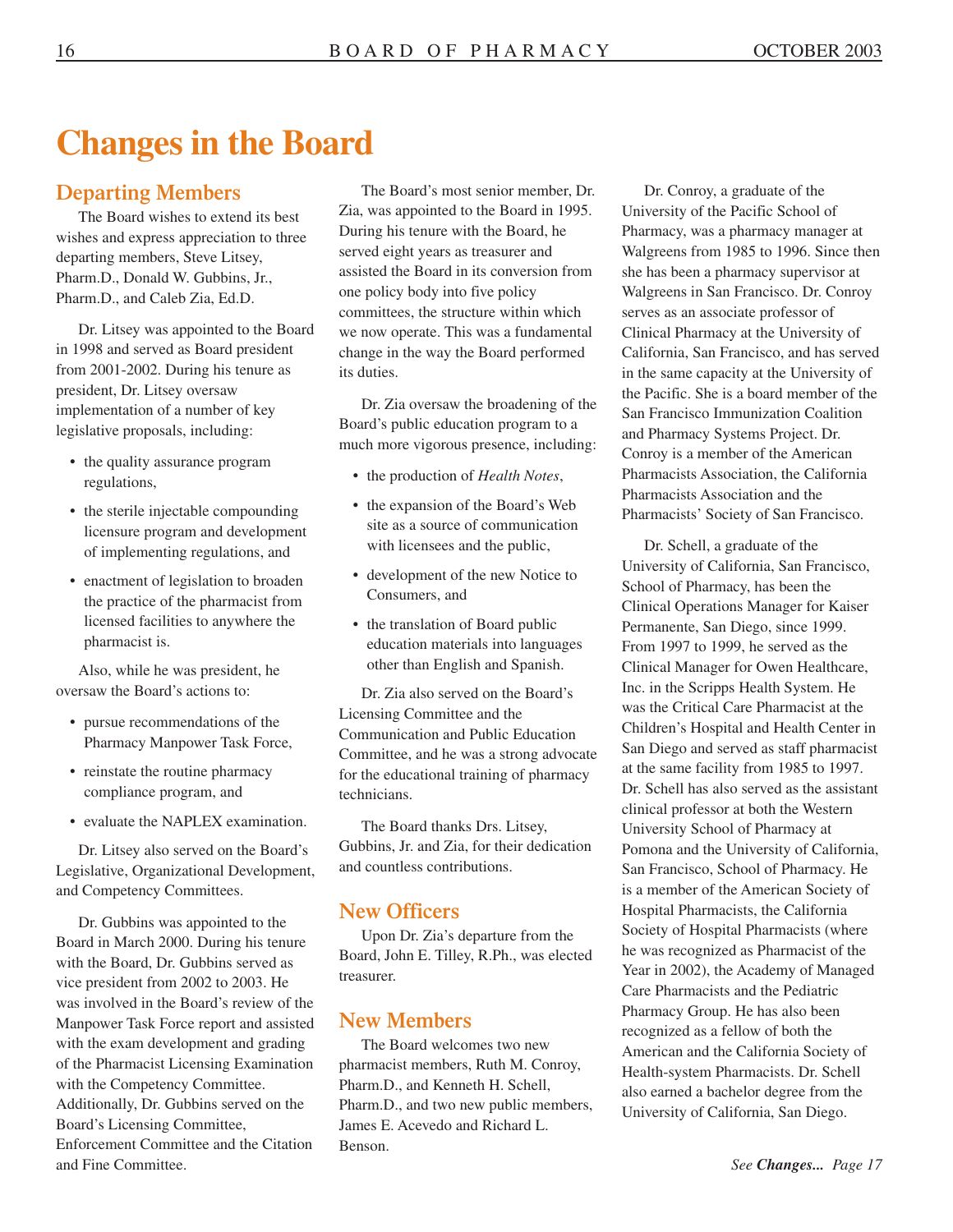### **Changes...**

#### *Continued from Page 16*

Mr. Acevedo has served as the commissioner for the Port of Los Angeles since 2001 and is the owner and president of DCP. Inc. He has also served as a coprincipal of GrapeVine Land Company. Mr. Acevedo previously worked for the Charles Company and served as CEO for the Community and Mission Hospitals of Huntington Park. He was also the assistant regional administrator for Greater El Monte Hospital, Woodruff Hospital, Monterey Park Hospital, Community Hospital of Huntington Park and Mission Hospital of Huntington Park. In 1990, Mr. Acevedo served as director of development at Panorama Hospital. He has been the President of the Neighborhood, Empowerment and Economic Development, Inc. He served as a commissioner of the Los Angeles City Fire Commission and the Los Angeles City Board of Zoning Appeals. He is also a board member of the World Trade Center of Los Angeles. Mr. Acevedo earned Bachelor and Master of Arts degrees from California State University, Los Angeles.

Mr. Benson, of Belmont, has been the President and CEO of the United Food and Commercial Workers Union since 1994 and has served the Union in various leadership positions since 1987. Mr. Benson serves as an Executive Committee Member of the Alameda County Central Labor Council. He was appointed by Chief Justice Ronald George to "The Task Force on the Quality of Justice" and served on the Subcommittee on Alternative Dispute Resolution and the Judicial System. Mr. Benson earned a Bachelor of Arts degree at Golden State University.

# **Pharmacy Scholarships**

In the March 2003 issue of *The Script*, there was information detailing the establishment of the California Pharmacist Scholarship and Loan Repayment Program to be funded by voluntary \$25 contributions by pharmacists (Business  $\&$ Professions Code 4409 and Health & Safety Code 128198). These contributions are devoted to a program that provides scholarships to help pay educational expenses of pharmacy students and repay qualifying educations loans of pharmacists who agree to practice in medically underserved areas. License renewal notices will provide a space for noting such donations.

Subsequent to that article, inquiries were made as to whether the Board can accept a contribution that is either less or more than the \$25 specified in the code section. Donations of less than \$25 and up to \$35 will be accepted. However, amounts above the \$35 limit (original \$25 authorized by statute, plus \$10 overpayment) will be refunded to the donor. Those wishing to donate pay more than \$35 toward the program are encouraged to make that excess donation directly to the California Pharmacist Scholarship and Loan Repayment Program in the Office of Statewide Health Planning and Development, which is responsible for the loan program.

# **Continuing Education credit from other health professions providers approved**

The Board has changed requirements to broaden the diversity of continuing education courses available to pharmacists without having to petition the Board for credit or pay an additional fee. Section 1732.2 of the California Code of Regulations (see "Regulation Update," Page 18) was recently amended to allow licensees to receive credit for courses approved for CE by the Medical Board of California, the California Board of Podiatric Medicine, the Board of Registered Nursing and the Dental Board of California. Coursework approved by these boards must meet the standards of relevance to the practice of pharmacy and educational quality.

Now pharmacists can earn CE approved by the American Council on Pharmaceutical Education or the Accreditation Evaluation Service, as well as by the other healing arts boards without petitioning the Board of Pharmacy.

Pharmacists may still petition the Board for CE credit from other providers on a form entitled "Pharmacist Petition for Continuing Education Credit from a Non-Recognized Provider." This form can be downloaded at *[www.pharmacy.ca.govpdfs2/c\\_e\\_petition\\_rph.pdf.](www.pharmacy.ca.govpdfs2/c_e_petition_rph.pdf)* Along with the completed petition, the licensee must submit a fee of \$40 per class hour of coursework to be reviewed. For example, the fee for approval of a one-hour course offered by a nonrecognized provider would be \$40; for a three-hour course, \$120.

Mail all petitions and fees to:

California State Board of Pharmacy 400 R Street, Suite 4070 Sacramento CA 95814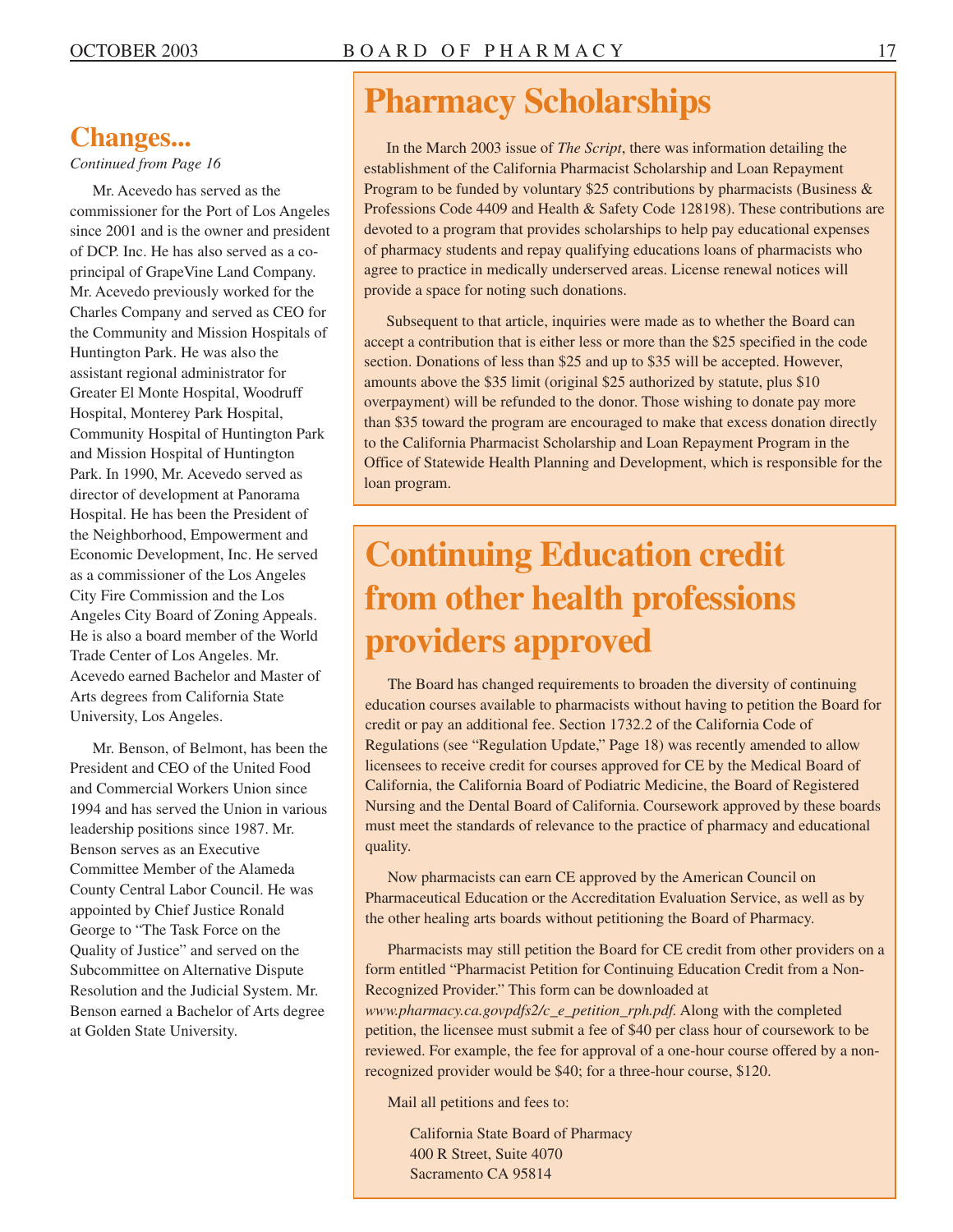# **Regulation Update**

This article contains information relating to amendments to sections of Chapter 17, Title 16 of the California Code of Regulations. For your convenience this information is included here so that it may be saved until published in the *Pharmacy Laws*. The complete text of these sections is also available at the Board's Web site, *<www.pharmacy.ca.gov>*.

#### **1717. Pharmaceutical Practice**

*The amended portion of this section is in subsection (e). The new text is underlined, and the deleted text is struckthrough:* 

(e) No licensee shall participate in any arrangement or agreement, whereby prescriptions, or prescription medications, may be left at, picked up from, accepted by, or delivered to any place not licensed as a retail pharmacy. However, a licensee may pick up prescriptions at the office or home of the prescriber or pick up or deliver prescriptions or prescription medications at the office of or a residence designated by the patient or at the hospital, institution, medical office or clinic at which the patient receives health care services is present. The Board may in its sole discretion waive this application of the regulation for good cause shown.

#### **1720.1. Graduates of Foreign Pharmacy Schools**

*Subsection (b) was added to this section to permit foreign graduates with insufficient documentation for equivalency evaluation by the Board to be evaluated by other sources.* 

(b) Each applicant for admission to the pharmacist licensure examination whose collegiate study was in a foreign country shall provide transcripts and other reference material sufficient for the board to evaluate an

applicant's collegiate equivalency pursuant to Business & Professions Code section  $4200(a)(3)$ . If the applicant cannot provide documents sufficient to determine collegiate equivalency, the board may accept the findings of a foreign credentials evaluation service. This service shall be required at the discretion of the board and may include



authentication, translation and or evaluation of such documents as deemed necessary by the board. Any costs for the review shall be paid directly to the evaluation service by the applicant.

#### **1732.2 Coursework From Non-Recognized Providers**

*The amended portion of this section is in subsection (b) and has been changed to permit approval of continuing education courses obtained from other California healing professions boards without first petitioning the Board of Pharmacy.* 

(a) Non recognized providers or pharmacists may petition the board to allow continuing education credit for specific coursework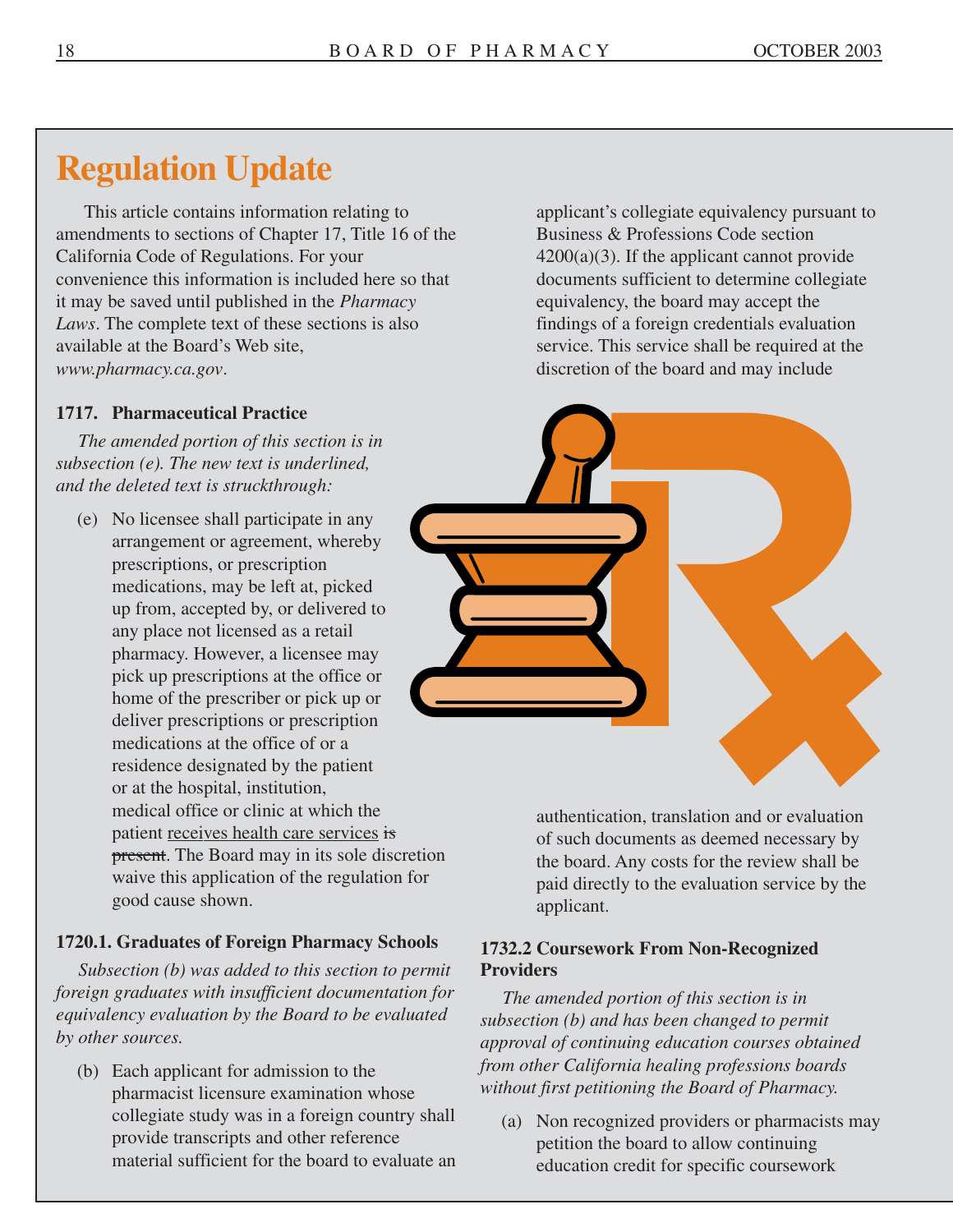which is not offered by a recognized provider, but meets the standards of relevance to pharmacy practice and educational quality, as set forth in section 1732.1(c).

(b) Notwithstanding subdivision (a) of this section, coursework which meets the standard of relevance to pharmacy practice and has been approved for continuing education by the Medical Board of California, the California Board of Podiatric Medicine, the California Board of Registered Nursing or the Dental Board of California shall, upon satisfactory completion, be considered approved continuing education for pharmacists.

#### **1745. Partial Filling of Schedule II Prescriptions**

*The amended portion in this section is in subsection (c)(1). The new text is underlined, and the deleted text is struckthrough:* 

- (c) When partially filling a prescription, all of the following conditions must be met:
- (1) The prescription must be tendered and at least partially filled within seven fourteen days following the date of issue;
- (2) The pharmacist records the date and amount of each partial filling in a readily retrievable form and on the original triplicate prescription, also recording the initials of the pharmacist dispensing the prescription;
- (3) No portion of the prescription is dispensed more than 30 days from the date of issuance of the prescription; and
- (4) The original triplicate prescription is forwarded to the Department of Justice in conformity with Health & Safety Code section 11164(a) at the end of the month in which the prescription has been completely filled or in which the prescription has been canceled by death of the patient or otherwise, whichever comes first.

# **New management for Pharmacists Recovery Program**

Through the state's competitive bidding process, a new contractor has been awarded oversight of the Pharmacists Recovery Program (PRP). The new contractor is Maximus, Inc.. However, the program structure will remain largely unchanged.

The PRP seeks ways to identify and rehabilitate pharmacists and interns whose competency may be impaired due to the abuse of alcohol or other drugs, or due to mental illness. The program allows these individuals to be treated and returned to the practice of pharmacy in a manner that will not endanger the public health and safety. Confidentiality is an important part of the program.

For information about the program, call 1-800-522-9198.